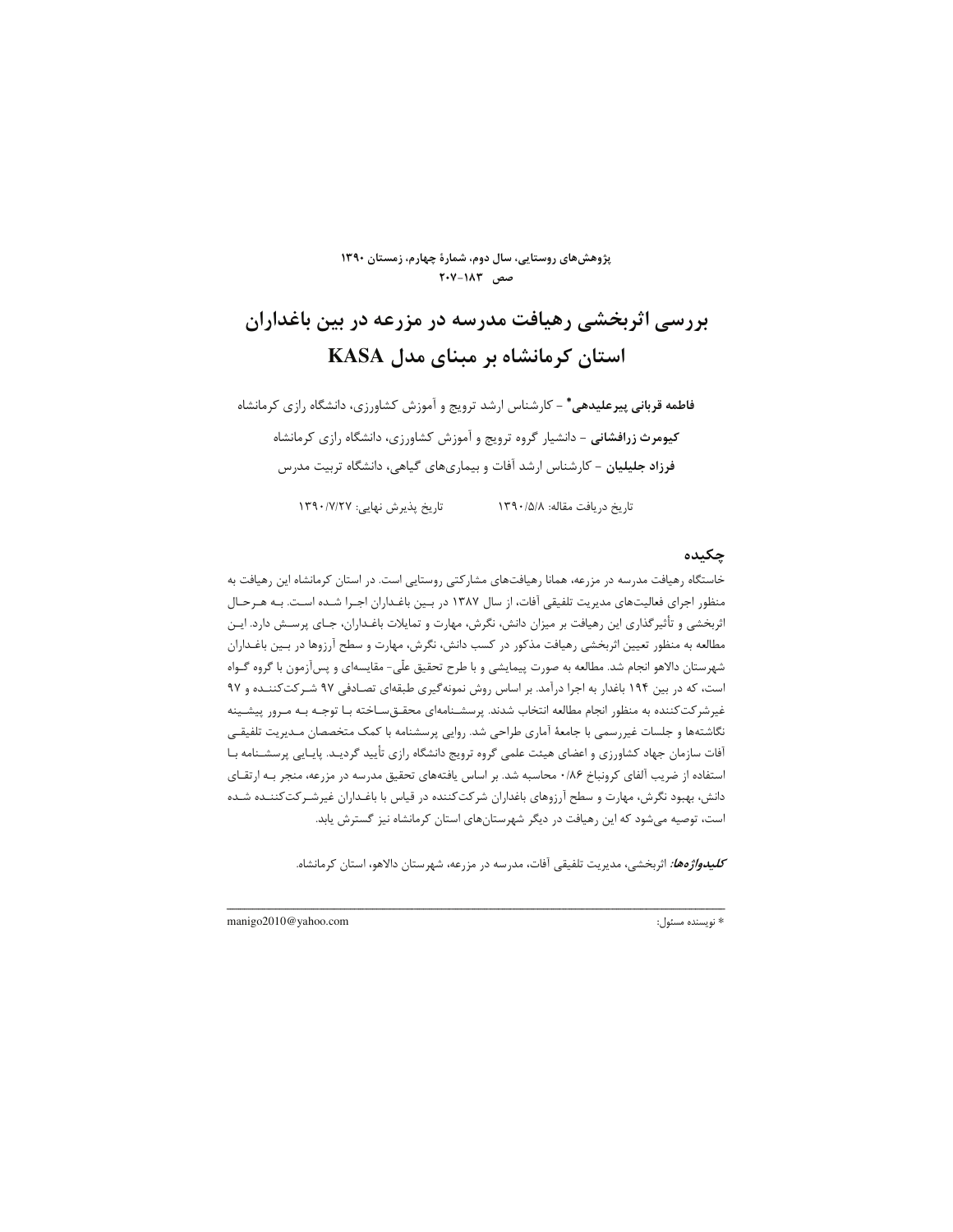**%%% -^-\$ "\$- 8(-(!-"`\$@\$ -"\* "9-\$?N-**

#### مقدمه

در طول دههٔ ۱۹۶۰ میلادی مشخص شد که استفادهٔ بیش از حد از سموم آفتکش و دیگر مواد شیمیایی نه تنها باعث مقاوم شدن آفات و ظهور نسلهای جدیدی از آنها گردیده بلکه پایـداری محيط زيست و سلامت انسان را نيز به مخاطره انداخته است ( ,Lim, 1990, Misa Kishi et al 1995). این معضل زیستمحیطی موجب شـد تـا بـه تـدریج در سـطح بـین|لمللـی اسـتفاده از روشهای کنترل غیرشیمیایی از جمله روش مدیریت تلفیقی آفات مورد توجـه قـرار گیـرد. بـر خلاف آنچه که انتظار میرفت، اجرای مدیریت تلفیقی آفات در کشـورهای در حـال توسـعه بـا موفقيت چنداني همراه نبود (Potinus, 2000, Abate et al., 2003)، چـرا كــه در گذشــته اكثــر .<br>فناوريها با استفاده از مدلهاي انتقال فناوري از بالا بـه پـايين<sup>\</sup> بـه جامعـهٔ روسـتايي معرفـي میشدند (Roling, 1988). بنابراین، برخی از صاحبنظران معتقدنـد کـه علـل اصـلی ناکـامی و شکست فناوریهای مختلف ترویجی، ریشه در میـزان مشـارکت کشـاورزان دارد ( & Mureithi Anderson, 2004, Bunyatta et al., 2006). به عبارت دیگر، کشاورزان به جای مشارکت واقعـی و مؤثر، در چرخه معیوب<sup>۲</sup> قرار گرفتند (Wakeford, 2008). از جمله رهیافتهایی که کشاورزان را وارد مشاركت غيرواقعي (كاذب) ميكرد، رهيافت آموزش و ديـدار <sup>۳</sup> بـود. نتـايج بررسـيهـاي مختلف نشان داد که فعالیتهای مدیریت تلفیقـی آفـات، کـه انتظـار مـیرود کشـاورزان را بـه مديران ماهر مزرعهشان تبديل كند، نمىتواند از طريق رهيافت آمـوزش و ديـدار منتقــل شــود .(Matteson et al., 1994, Roling & Van de Fliert, 1998)

با نگاه مختصری به نظریههای مختلف توسعهٔ روستایی در دهههای ۱۹۵۰ و ۱۹۶۰ میتوان دریافت که رهیافت انتقال فناوری همچنان به قوت خود باقی است. در چنین رهیافتی فرض بـر این بود که تنها راه نجات کشاورزان جهان سوم، گرتهبرداری (تقلید) و پیروی از الگوهای غربے

#### -Zn

<sup>1.</sup> Transfer of Technology (TOT)

<sup>2.</sup> Pseudo Participation

<sup>3</sup>> Training and Visit (T&V)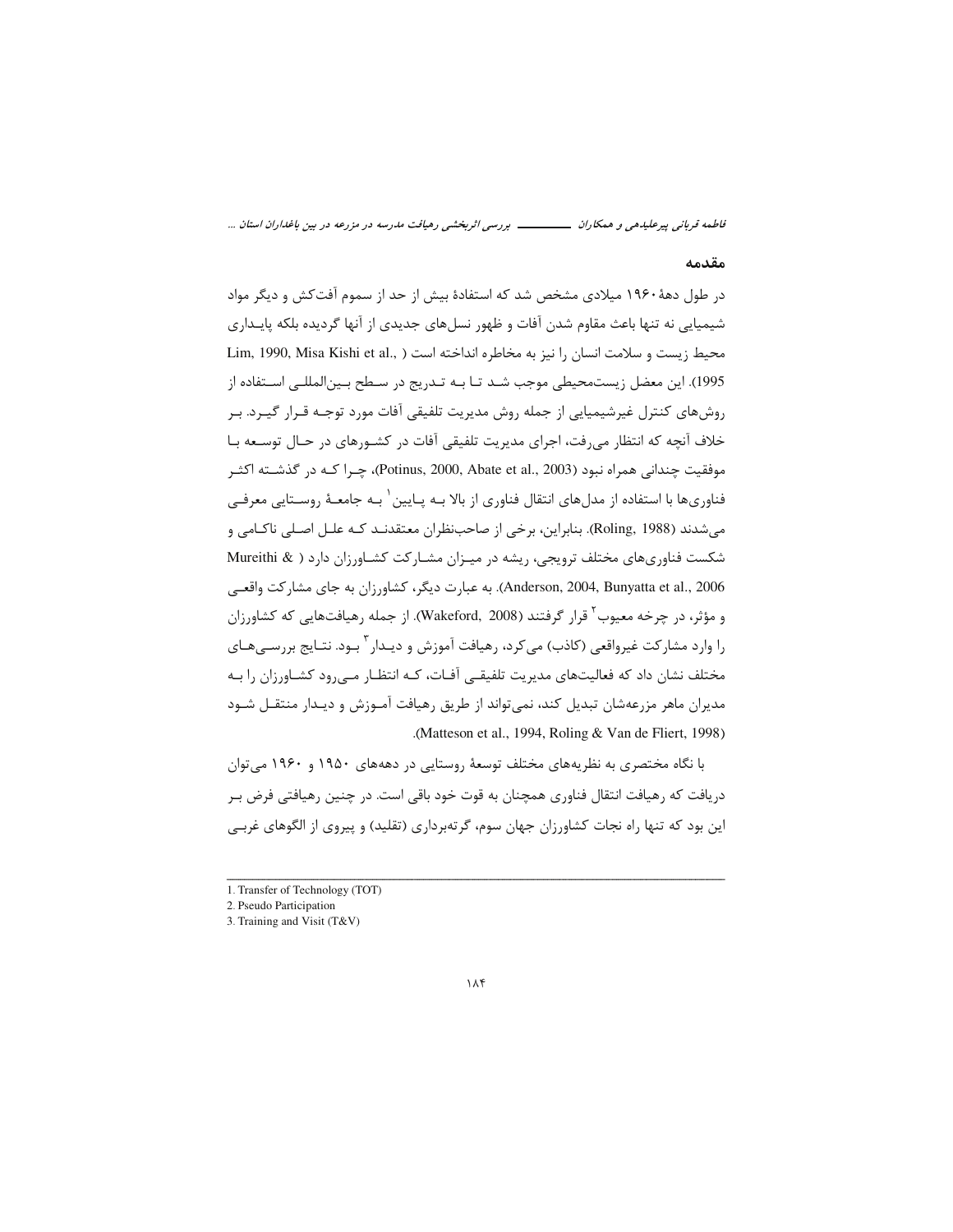است و بنابراین کشاورزان به مثابهٔ ماشینهایی قلمداد میشدند که وظیفهای جز افزایش تولیـد نداشتند. اما طولی نکشید که در دههٔ ۱۹۸۰ نشانههایی از نابرابریهای اجتماعی در بـین اقشـار مختلف روستایی نمایان شد و به همین خاطر توسعه گران در اوایـل دهـهٔ ۱۹۹۰ رهیافـتهـای مشارکتی را مطرح کردند. صاحبنظرانی مانند چمبرز <sup>۱</sup>، شعارهایی چون اولویتبخشی به فقـرا و روسستاییان را نیزد کیارگزاران توسیعهٔ روسیتایی مطبرح سیاختند ( Chambers, 1997، چمبرز، ۱۳۸۷).

بدین ترتیب، به دنبال شکست روشهایی چون آموزش و دیدار و رهیافت یکپارچه، به دلیل نادیده گرفتن گروه هدف و جامعهٔ روستایی، رهیافتهای دیگری که به نیـازهـای مـردم محلـی توجه داشتند، شکل گرفتند. رهیافت انگیـزش روسـتاییان کـه در بیشـتر کشـورهای افریقـایی فرانسوی;بان مانند سـنگال، سـاحل عـاج و ماداگاسـكار شـكل گرفـت پاسـخ بـه قـدر ت1طلبـي استعمارگران قبل از کسب استقلال بود. این رهیافت با تجربیات پائولو فریره در برزیل هماهنگ است و بر کشف نیازهای محلی به وسیله گروه انگیزشگر تأکید دارد. به دنبال رهیافت انگیـزش روستاییان، ترویج مبتنی بر نظارت و کنترل ارباب رجوع شکل گرفت. در این رهیافت ترویجی، ابتدا افراد بیگانه یا غریبههـا فعالیـتهـایی را در منـاطق روسـتایی برنامـهریـزی و سـازماندهی می کنند، تا پس از پایان مأموریت سازمان بیرونی (غیردولتی) در منطقه، افرادی از اهالی همــان منطقه که از قبل شناسایی و تعیین شدهاند، هدایت و رهبری را برای ادامهٔ کار بر عهده گیرنـد. به عنوان نمونه، در تایوان بخش عظیمی از فعالیتهای ترویجی را انجمنهای کشـاورزان انجـام مے دھند.

به تدریج حضـور و مشـارکت روسـتاییان در برنامـههـای ترویجـی افـزایش یافـت و ضـعف رهیافتهای رایج و سنتی باعث ایجاد رهیافتها و روشهای مشـارکتی شـد. ایـن تـلاش۱مـا بـا

1. Chambers

 $\lambda \Delta$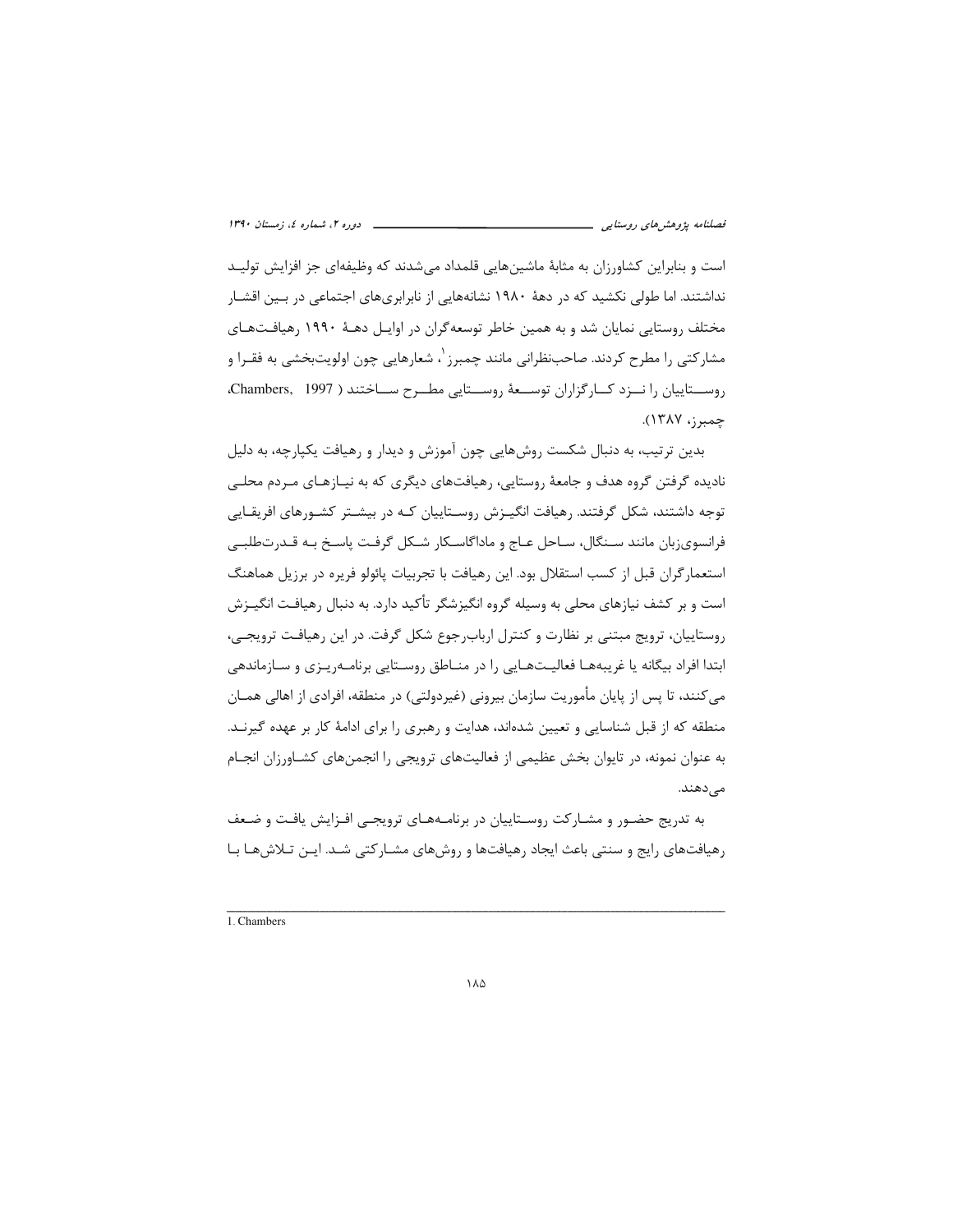### فاطمه قربانی پیرعلیدهی و همکاران ــــــــــــــــــ بررسی اثربخشی رهیافت مدرسه در مزرعه در بین باغداران استان ...

تکوین و توسعهٔ روشهای گردآوری دادهها، که "ارزیابی سـریع روسـتایی"` نـام گرفتنـد، آغـاز شدند. کاربرد رهیافتهای مشارکتی در برنامههـای کـلان توسـعه بـه معنـای فاصـله گـرفتن از شیوههای استاندارد و مرسوم بود که تغییر و تحولات گســتردهای را بـه دنبـال داشـت. یکــی از پروژههای مشارکتی موفق در ایران، پروژهٔ بهنژادی مشارکتی<sup>۲</sup> غیرمتمرکز است که مـیتـوان آن را رهیافتی کشاورزمحور قلمداد کرد. از طریق پروژهٔ بهنژادی مشارکتی، کشاورزان بـه شناسـایی ارقام مناسب با شرایط محلی در مزارع خود میپردازند و همراه با تسهیلگر، دست بـه انتخـاب و توسعهٔ رقم دلخواه خود می;نند. این پروژه از سال ۱۳۸۵ در استانهای سـمنان و کرمانشـاه بـه اجرا درآمده است (صی،محمدی و همکاران، ۱۳۹۰). در این بین رهیافت مدرسه در مزرعه <sup>۲</sup> نیـز که ریشه در رهیافتهای مشارکتی روستایی دارد در سال ۱۹۸۹ ارائه شد ( ,Davis et al 2009). در جدول ۱ مختصری از رهیافتها و روشهای مختلف ترویجی، به همراه نقاط قـوت و ضعف آنها درج شده است.

نکتهٔ در خور ذکر دربارهٔ اعتقاد برخی از منتقدان از عدم صحت و دقت یافتههـای حاصـل از روش های مشارکتی، این است که واقعی بودن یافتهها در قالب شیوههای متعارف را می تـوان بـا روایی بیرونی، روایی درونی، اعتبار یا پایایی و عینیت بررسـی کـرد. امـا بـه اعتقـاد طرفـداران روشهای مشارکتی، میزان قابلیت اعتماد یا موثـق بـودن یافتـههـا را در روشهـای مشـارکتی، می توان با ۱۲ معیار تعیین کرد: درگیـر سـاختن طـولانیمـدت یـا شـدید کنشـگران مختلـف، مشاهده مستمر و موازی، و تشکیل حلقهٔ سهضلعی از منابع و روشها و محققـان از جملـه ایـن معيارهاست (سوانسون و همكاران، ١٣٨١).

1. Rural Rapid Appraisal (RRA)

2. Participatory Plant Breeding (PPB)

<sup>3.</sup> Farmer Field School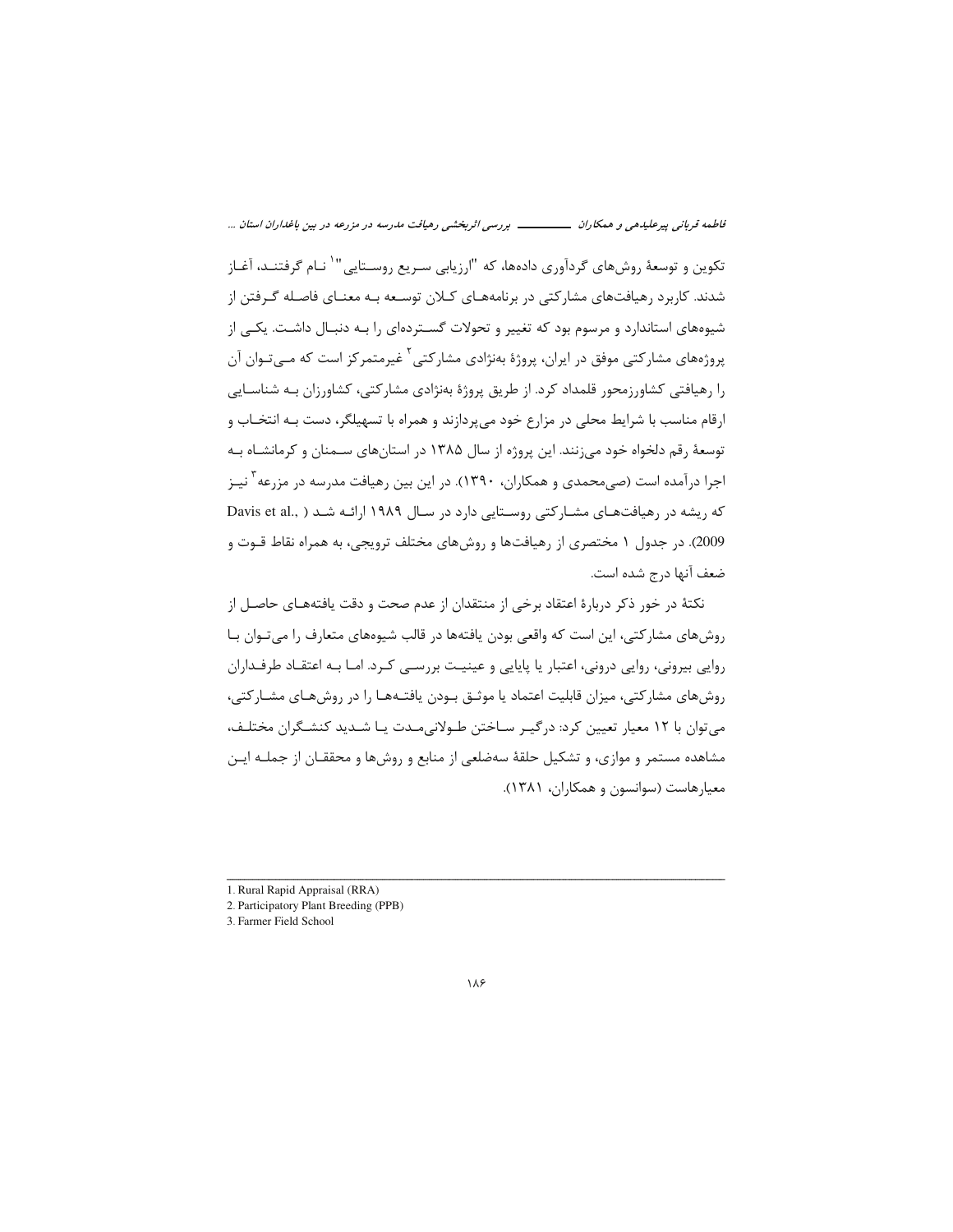\_\_\_\_ دوره ۲، شماره ٤، زمستان ۱۳۹۰

نقاط ضعف نقاط قوت رهيافت/ روش - شفاف نبودن نقش انگيزشگران - انتخــاب كشــاورزان كــارآزموده و مــورد انگيزش روستاييان - فقدان نظام ياداش و تشويق احترام به نام انگیزشگر (روشنگر) - انتخاب نابجای برخی از انگیزشگران - اعلام نیازهای مردم محلبی، بهوسیله - از بين رفتن علاقه و انگيزه برخي از انگیزشگران انگیزشگران - افزایش قدرت چانەزنى با دولت - در خدمت اربـاب رجـوع بـودن بـه طـور - تحــت پوشـــش قــرار دادن تعــداد تــرويج مبتنـــي بــر نظارت وكنتسرل محدودي از ارباب رجوع مستقيم - جلب مشارکت کشاورزان در روند توسـعه | -ضعف در جنبههای فنی ارباب رجوع فناوري به صورت عملي - هزينهبر و وقت<sup>و</sup>ير بودن - ايجاد گروه واحـد از محققــان، مروجــان و ارزيـــــابى ســـــريع - انتقاد عدهای از فقدان دقت و صحت كشاورزان روستايي وارزيابي لازم در يافتهها - تأکید بر اصولیترین نیازهای کشاورزان مشاركتي روستايي - کوشش بدین منظور که کشاورزان، به متخصصان وفعاليت هاى شان اعتماد كنند. – افــزايش عملكــرد و كــاهش هزينـــههــا | - كمبود بذر و عدم دسترســي بموقــع بەنىژادى مشاركتى کشاورزان به رقمهای معرفی شده (Ceccarelli et al., 2003) غيرمتمركز (Mustafa et al., 2006) - افزایش علاقهمندی کشاورزان به مشارکت - استقبال نكردن كشاورزان خردهيا و - افزايش تنوع ژنتيكي زنان روستایی به دلیل ریسک پذیر - بهرهگیری از ارقام بومی ( Louette & نبودن (McElhinny et al., 2006 ) (Smale, 1999) – هزينه بالا (Norton et al, 1999) - ارتقای دانش کشاورزان (David, 2007) مدرسه در مزرعه - پوشش گروه محدودی از روستاییان - بهبود نگرش كشاورزان (Damtie, 2009) (Rola et al., 2002) - کسب مهارتهای فنی و رهبری ( FAO,  $(2008)$ 

جدول ۱. مختصری از رهیافتها و روشهای ترویجی، و نقاط قوت و ضعف آنها

روند مشارکت روستایی در ایران را طالب و نجفیاصل (۱۳۸۹) مورد بررسی قرار دادهاند. به اعتقاد آنان، نفوذ دولت به جامعهٔ روستایی بعد از اصلاحات ارضی و انجام فعالیتهای عمرانی بـا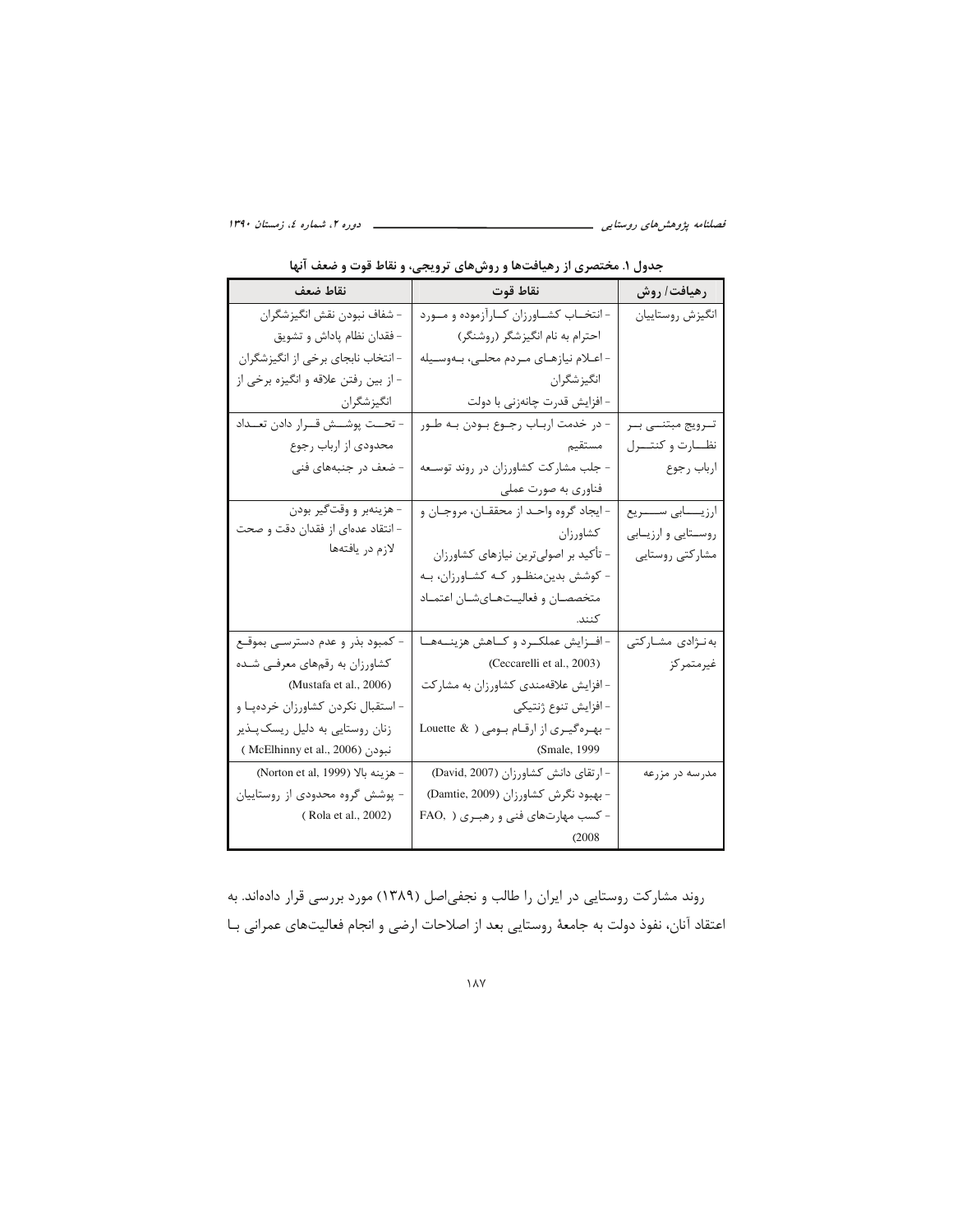### فاطمه قربانی پیرعلیدهی و همکاران ــــــــــــــــــ بررسی اثربخشی رهیافت مدرسه در مزرعه در بین باغداران استان ...

بودجهٔ دولت و برنامههای توسعهای که برگرفته از غرب بود و با بافت روستایی ایـران همـاهنگی نداشت، منجر به نابودی الگوهای مشارکتی سنتی گردید. بـه منظـور احیــای مشــارکت بیشــتر مردم روستايي و همچنين تعديل قدرت و كوچک كردن هرم قدرت، ترويج روحيهٔ جمع گرايـي، بالا بردن تحمل مأموران دولتي در واگذاري مسئوليتها به مـردم و توجـه بـه نيازهـا و توقعـات اجتماعی- فرهنگی جامعه توصیه شده است.

پژوهشگران مختلفی نقش مشارکت روستاییان را در برنامههـای توسـعهای مـورد بررسـی و واکاوی قرار دادهاند. از آن میان، شریفی و همکاران (۱۳۸۹) مینویسند که چنانچـه روسـتاییان خود را هماهنگ با اقدامات دولت احساس نکننـد، نـه تنهـا در حفـظ و حراسـت از مکـانهـای مسکونی و غیرمسکونی بازسازیشده بعد از زمین لرزه نمی کوشـند، بلکـه حتـی حاضـر نیسـتند کوچک ترین قدمی را در راه به ثمر رسانیدن اقـدامات جـانبی بردارنـد. بـدین ترتیـب، از جملـه عوامل شکست سیاستهای جاری در زمینهٔ بازسازی مسکنهای آسـیبدیـده، اتکـای بـیش از اندازه به دولت و نظامهای حکومتی برای برنامهریزی و اجراسـت کـه در نتیجـهٔ ایـن امـر، ارائـهٔ خدمات بیش از حد در دولتها متمرکز شده و مشارکت روسـتاییان در ایـن گونـه مـوارد بسـیار اندک و ناچیز بوده است. به منظور مدیریت سیل در مناطق سیل خیـز روسـتایی نیـز مشـارکت همهجانبهٔ روستاییان اهمیت زیادی دارد، تا آنجا که مسئولان مشارکت اقتصـادی روسـتاییان، و مردم روستایی مشارکت اجتماعی را در کاهش سیل و خسارات ناشی از آن در مناطق روستایی مؤثر میدانند (افتخاری و همکاران، ۱۳۸۹).

به منظور اجرای مدیریت تلفیقی، آفات رهیافت مدرسه در مزرعه بررسـی گردیـد و معرفـی شد. در این رهیافت کشاورزان به طور منظم در یک فصل زراعی در قالب گروههای ۲۵-۱۵ نفری گردهم می آیند تا با همفکری و تعامل با یکدیگر آفات مزرعه را شناسایی کنند و به بحـث و بررسی عوامل سرعت دهنده یا کندکنندهٔ آنها، با کمک تسهیلگران، بیردازند ( ,Leeuwis et al 1998). در کشورهای مختلف اثربخشی برنامهٔ مدرسه در مزرعه در حیطه ارتقای دانش و بهبود نگرش و مهارت کشاورزان بررسی شده است؛ اما در ایران مطالعات عمیـق و منسـجمی در ایـن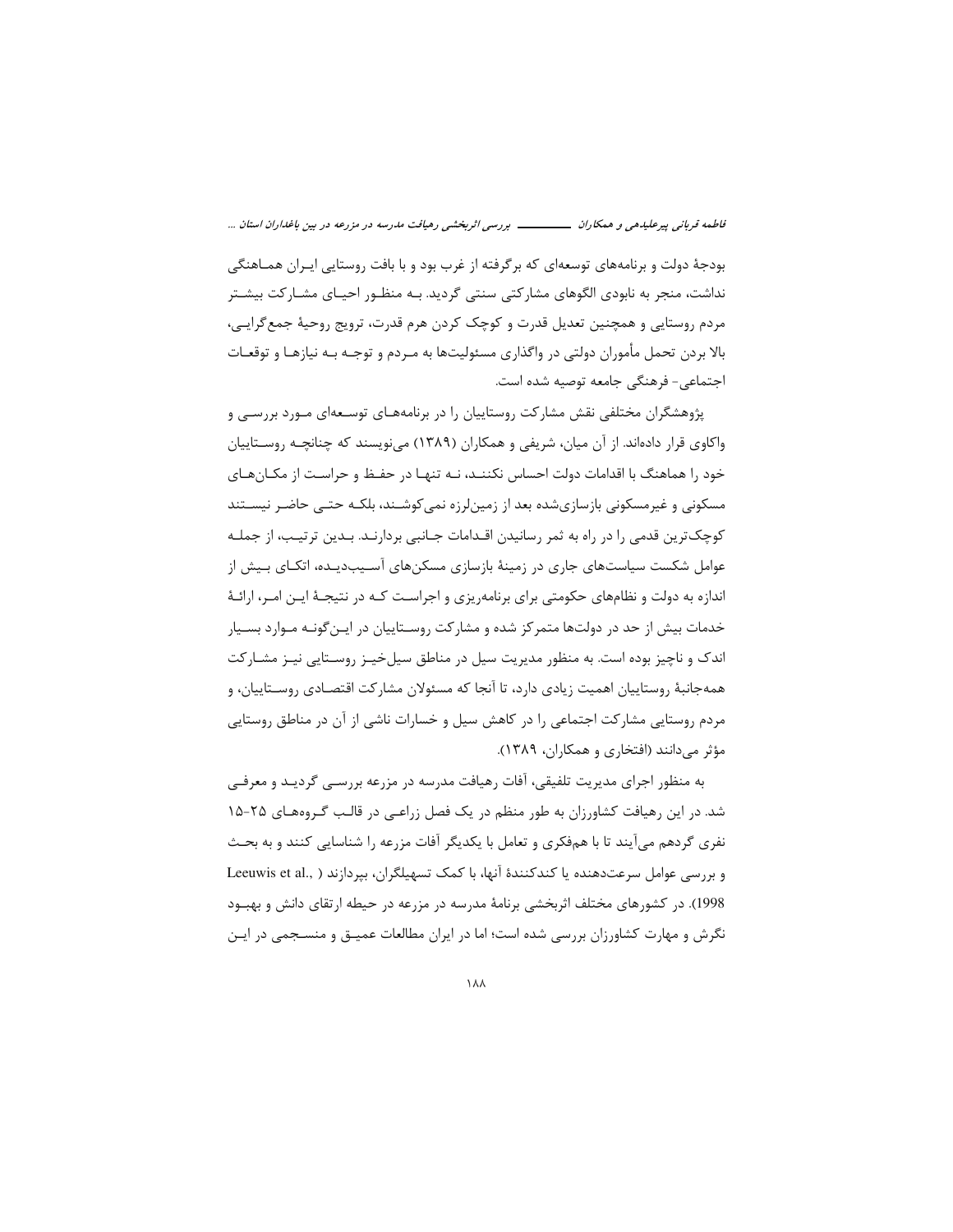زمینه، که دانش و نگرش و مهارت و نیز سطح آرزوهـای کشـاورزان را بـه گونـهای هماهنـگ و یکجا بررسی کرده باشد، انجام نشده است.

مطالعهٔ حاضر با هدف پر کردن همین شکاف اطلاعاتی صورت گرفتـه اسـت. نتـایج بررسـی اثربخشی رهیافت مدرسه در مزرعه می تواند به مسئولان و همچنـین حمایـتکننـدگان مـالی و پرسنل اجرایی در شناخت نقاط قوت و ضعف برنامــه کمــک کنــد. ایــن اطلاعــات مــی توانــد در تصميم گيري هاي مربوط به تداوم يا توقف برنامه، و گاه نيـز تعـديل برخــي از اهـداف آن، نقــش داشته باشد. پژوهش حاضر با هدف کلی بررسے اثربخشے برنامـهٔ مـدیریت تلفیقـی آفـات بـا رویکرد مدرسه در مزرعه در میان باغداران شهرستان دالاهـو ـ از توابـع شهرسـتان کرمانشـاه ــ انجام گرفته است.

برای دستیابی به هدف کلی پژوهش، چند هدف اختصاصی نیز در نظـر گرفتـه شـدند، کـه عبارتاند از: ١- مقايسهٔ ميزان دانش دو گروه از باغـداران شـركتكننـده و آنهـايي كـه شـركت نکردهاند؛ ۲- مقایسهٔ میزان نگرش دو گروه از باغداران به برنامهٔ مدیریت تلفیقی آفات با رویکرد مدرسه در مزرعه؛ ۳- مقایسهٔ میزان مهارت دو گروه از باغداران شرکتکننده و آنهـای دیگـر در مدارس مزرعهای؛ و ۴- مقایسهٔ میزان تمایلات (سطح آرزوها) در بین دو گروه از باغـداران ذکـر شده، در مدارس مزرعهای شهرستان دالاهو.

## مروری بر نوشتارهای مرتبط با تحقیق

از آنجا که رهیافت مدرسه در مزرعه ریشه در افکار جان دیویی دارد ( دیویی، ۱۳۸۲؛ شیروانی و پیراوی، ۱۳۸۹)، یادگیری بر پایهٔ این تفکر هنگامی تحقق می یابد که با تجربه یا مواجههٔ عینی همراه باشد. بهتدریج دیوید کلب این اندیشه را به مدل یادگیری تجربی تبدیل کرد (Phipps et al., 2007). در این مدل یادگیری به صورت چرخهای است که آغاز آن را رویارویی با تجربهای عینی شکل می،دهد. سیس در مرحلهٔ دوم، فرد به اندیشیدن دربارهٔ تجربهٔ کسبشده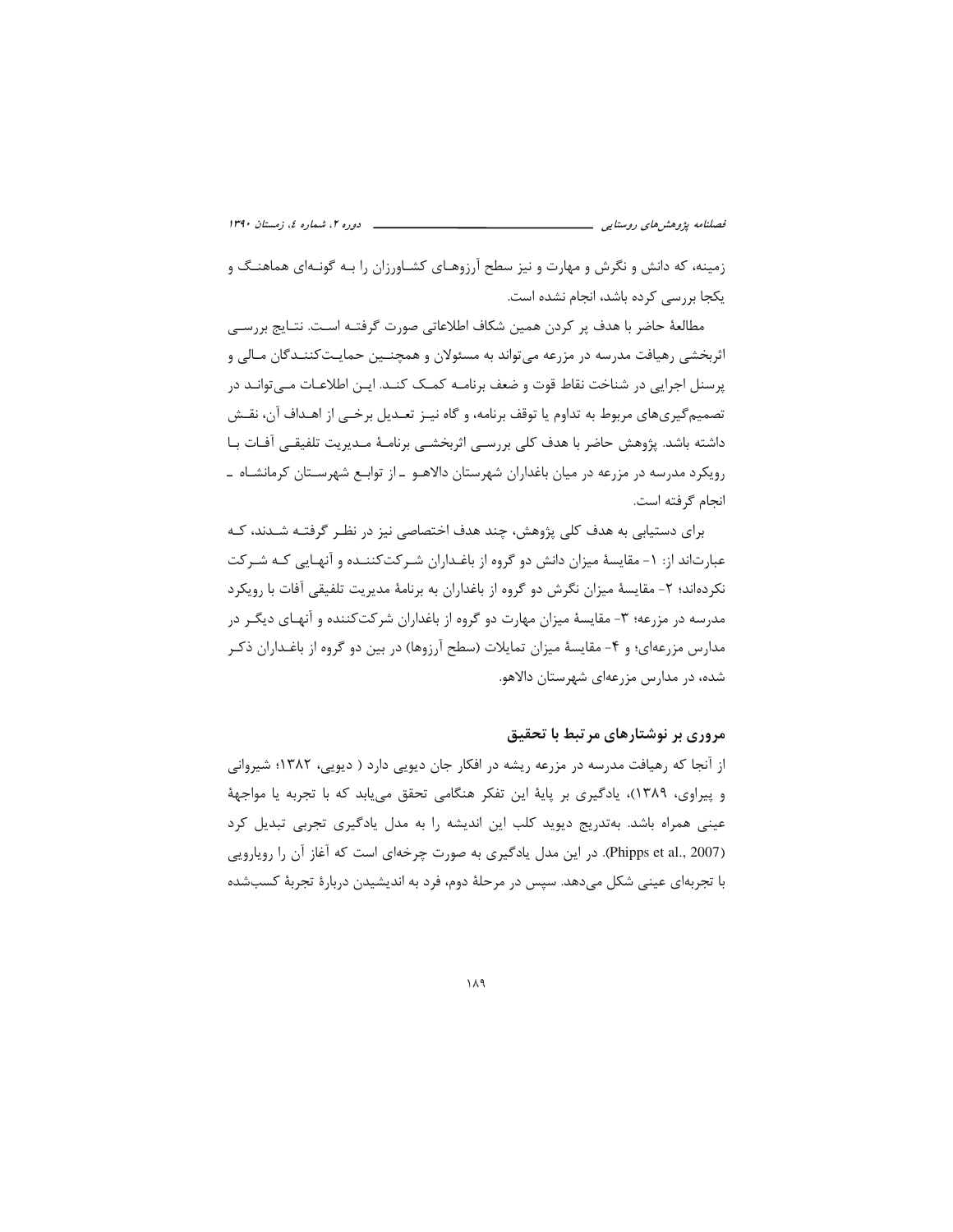قاطمه قربانی پیرعلیدهی و همکاران ــــــــــــــــ بررسی اثربخشی رهیافت مدرسه در مزرعه در بین باغداران استان ...

میپردازد و در مرحلهٔ سوم به آنچه که از تجربه و اندیشیدن در این زمینه دریافته است، معنا میدهد. هنگامی که این مفهوم در طرحوارهٔ ی ی نهادینه گردد، در مرحلهٔ آخر به کار گرفته میشود. چرخه یادگیری رهیافت مدرسه در مزرعه به شرح زیر شکل ۱ است.



شکل ۱. مدل یادگیری تجربی کلب بر مبنای رهیافت مدرسه در مزرعه

رهیافت مدرسه در مزرعه نخستین بار در سال ۱۹۸۹ در کشور اندونزی به اجرا درآمـد و در سال ۱۹۹۵ به قارهٔ افریقا راه یافت. در ایران رهیافت مدرسه در مزرعـه در سـال ۱۳۷۸ هجـری شمسی به عنوان بخشی از برنامه مدیریت تلفیقی آفات پسته در استان سـمنان ارائـه شـد و در

 $PM$ 

 $\ddot{ }$ 

1. Schemate

 $19.$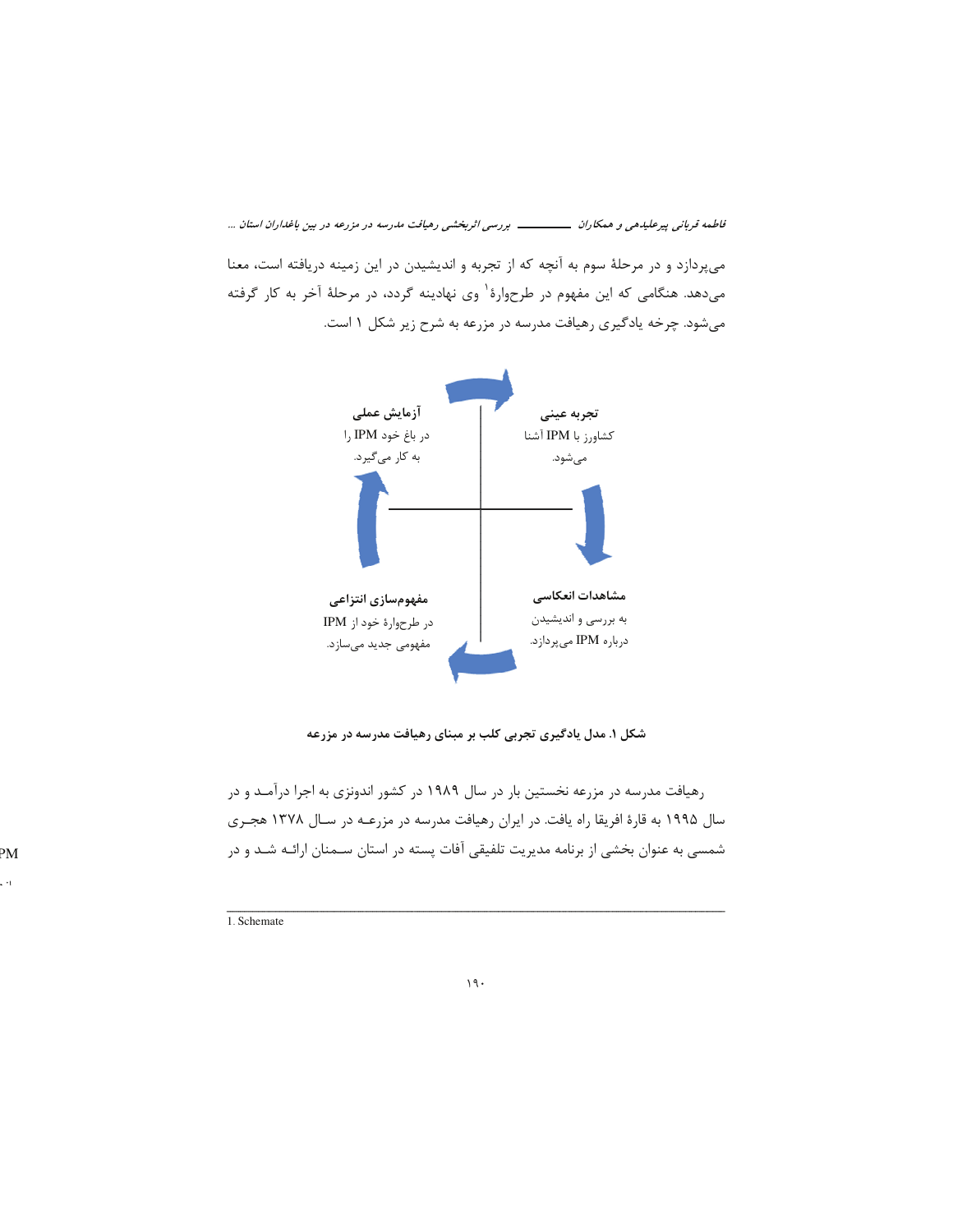فصلن*امه پژوهشهای روستا* 

استان کرمانشاه از سال ۱۳۸۷ در قالب برنامه مدیریت تلفیقی آفات در باغهای مختلـف اسـتان به اجرا درآمد. این رهیافت در شهرستان دالاهو بیشترین سابقه را دارد و سه سال پیدرپی اجرا شده است. هم اکنون حدود ۷ سایت در بخشهای مختلف شهرستان با سابقهٔ سه سـاله در ایــن حيطه فعاليت دارند.

در پژوهشهای مختلفی در جهان و ایران به بررسی اثربخشــی رهیافـت مدرسـه در مزرعـه پرداخته شده است. تعدادی از مطالعات نشان دادند که حضور در کلاسهای مدرسـه در مزرعـه موجب افزايش دانــش اكتســابي كشــاورزان شــده اســت ( ,Rola et al., 2002, Godtland et al 2003, Mutandwa & Mpangwa, 2004, Van Den Berg, 2004, Fasika, 2004. Reddy & Suryamani, 2005, Nyemeck et al., 2006, David, 2007 ، امیری اردکـانی، ۱۳۸۳). رهیافت مدرسه در مزرعه علاوه بر افزایش دانش میتواند در بهبود نگـرش و درک مشــارکتکننــدگان و برقراری ارتباط هر چه بهتر آنها با محققان و مروجـان، مـؤثر باشـد. نگـرش کشـاورزانی کـه در کلاسهای مدرسه در مزرعه شرکت کردند، در مقایسه با دیگر کشاورزان، در زمینــه آشــنایی بــا مديريت تلفيقي آفات، بهبود و گسترش يافته است (Damtie, 2009).

برخی از پژوهشگران بر آناند که رهیافت مدرسه در مزرعه علاوه بر افزایش اعتماد به نفـس در کشاورزان و بهبود مدیریت مزرعه، فضای مناسبی را فراهم میکند تا تسـهیلگران و مجریـان برنامه بتوانند با بحث و تبادل نظر به تقويت و مستندسازى تجربيات كشاورزان بپردازند و بـيش از پیش به نیازهـای آنـان توجـه کننـد (Heidari et al., 2006 ). عـدهای از محققـان مشـخص ساختند که علاوه بر ارتقای دانش و بهبود نگـرش کشـاورزان شـرکتکننــده، فـارغالتحصـيلان مدرسه در مزرعه نه تنها به دانش جدید مجهز شدهاند بلکه این کشاورزان از طریق رهیافتهای یادگیری تجربی و مشارکتی نیز ــ که در مدارس مزرعهای به کار میروند ــ به مهارتهـای بـس سودمندي دست يافتهاند (Bunyatta et al., 2005, Van Den Berg, 2004)، كه يارىرسان آنهـا در حل مشكلات فردي و اجتماعي است (Dilts, 2001).

پژوهشگران مختلفی دستیابی به مهارتهای فنی و رهبری را نتیجهٔ شرکت در کـلاسهـای مدرسه در مزرعــه برشــمردهانــد ( Van den Berg & Cahyana, 2004, Reddy & Suryamani, )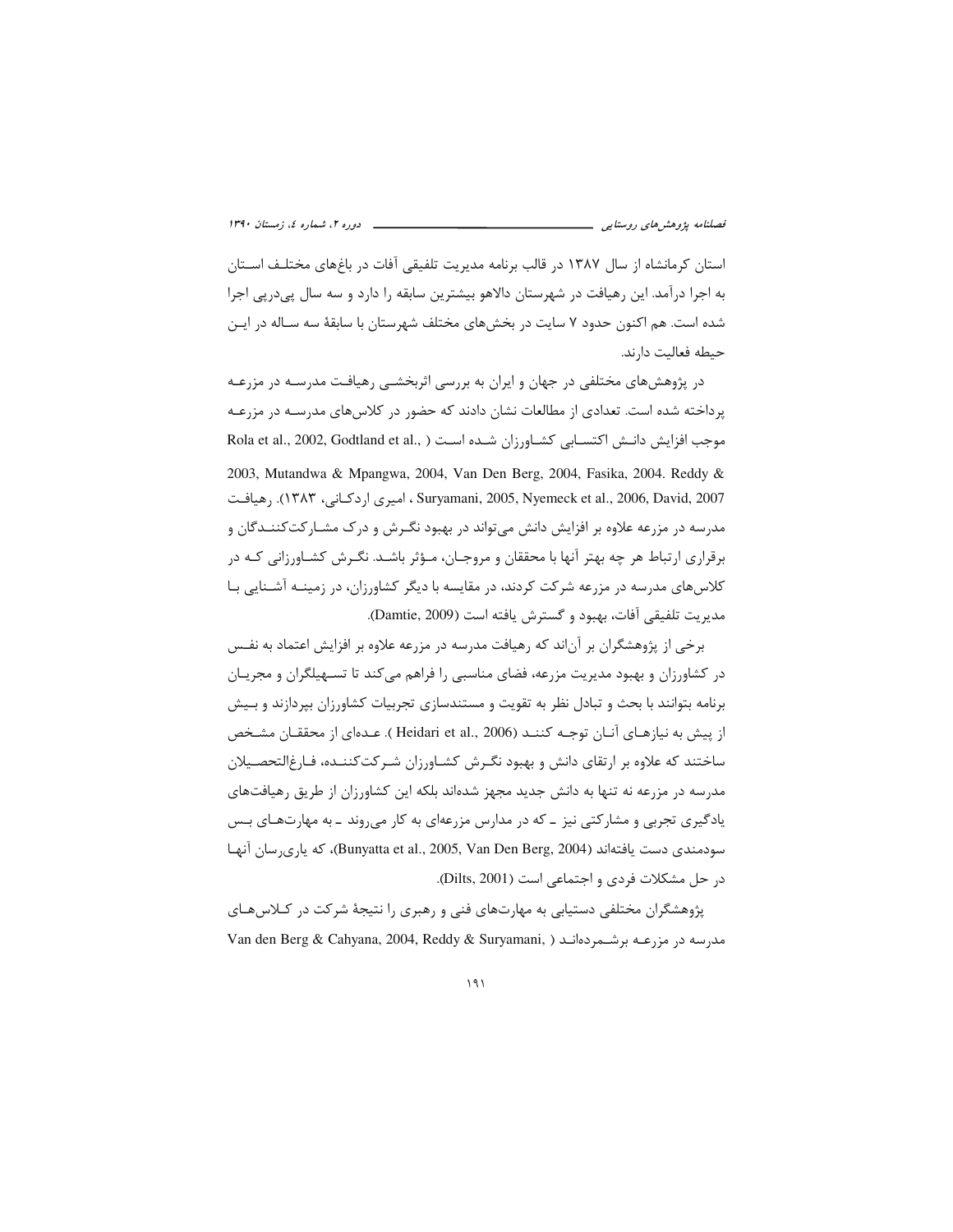**%%% -^-\$ "\$- 8(-(!-"`\$@\$ -"\* "9-\$?N-**

2005, Palis, 2006, FAO, 2008). مهارتهاى اجتماعي و ارتباطي همچون افزايش اعتمــاد بــه نفس، تشکیل و رهبری گروههای مدرسه در مزرعه، گوش دادن به صحبتهای دیگران و احترام به عقايد آنان نيز به دنبال حضور در كلاسهاى مدرسه در مزرعه به دست مــىآينــد ( David, 2007). بر اساس مطالعه، ثابت شده است كه اعضاى مدرسه در مزرعه مهارتهاى تجربى شان را به سرعت در مزارع شخصی به کار میبندند، در حالی که تنها ۳۵ درصد از آنـانی کـه شـرکت نکردهاند، توصیههای ترویجی را به کـار مـیبرنـد (Loevin sohn et al., 1998). در واقــع نــوعی روحیهٔ تشریک مساعی در بین شرکتکنندگان به وجود مـیآیـد. بـه عنـوان مثـال، مدرسـه در مزرعه موجب تقويت روحيهٔ تعاون و همكارى مىشود (Onduru et al., 2002). افزون بـر اينهـا، به نظر میرسد که مدرسه در مزرعه ارتباط بینفردی شرکتکننـدگان را بهبـود مـیبخشـد. در مطالعهای نیز مشخص شد که شرکتکنندگان مدرسه در مزرعه توانستهاند ارتبـاط نزدیکـی بـا مسئولان ترويج منطقهاي برقرار سازند (FAO, 2008).

پژوهش حاضر، با مرور پیشینهٔ نگاشتهها، با هدف مشخص بررسی اثربخشی برنامهٔ مـدیریت تلفيقي آفات با رويكرد مدرسه در مزرعه در ميان باغداران شهرستان دالاهو (از توابع شهرسـتان كرمانشاه) انجام گرفته است.

## مواد و روشها

تحقیق کمّی حاضر را از منظر جمعآوری اطلاعات، میتوان توصیفی ـ پیمایشی برشـمرد. طـرح تحقیق به کار رفته در این مطالعه علّی- مقایسهای است و از نوع طـرحهـای تحقیــق آزمایشــی پس آزمون با گروه گواه<sup>'</sup> است (گال و همکـاران، ۱۳۸۳)، چنــین طـرحهـایی مـی¤واننــد بـرای مطالعات اثربخشي مناسب باشند (Bamberger et al., 2004).

1. True control group post-test

-[1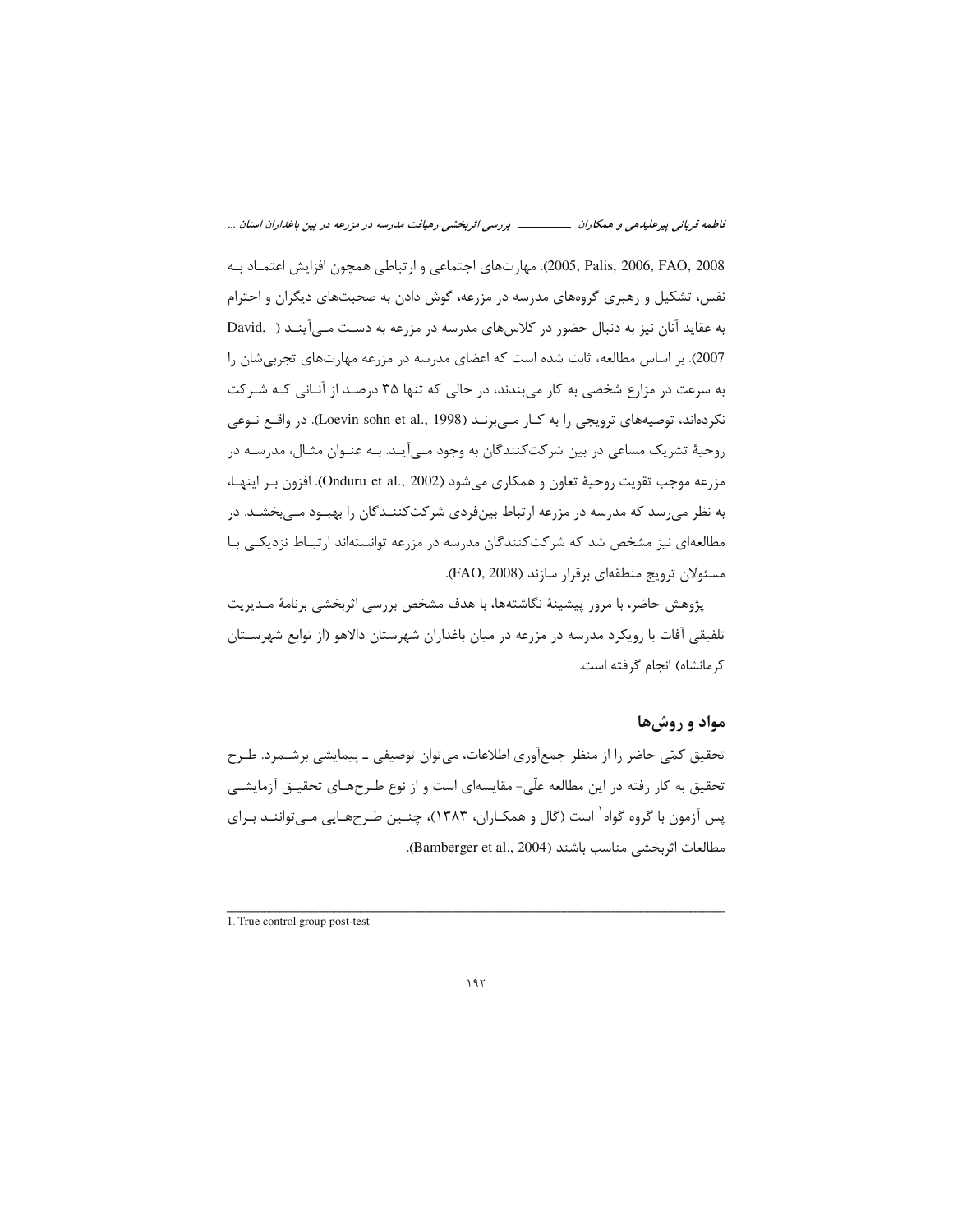استفاده از روش علّی- مقایسهای در این تحقیق بدین منظور است که زمینهای ایجـاد شــود تا گروه از باغداران شرکتکننده و دیگر باغداران با هم مقایسه شوند. اثربخشی برنامـهٔ مـدیریت تلفیقی آفات با رویکرد مدرسه در مزرعه، بر اساس میزان تأثیر آن بر دانش و نگرش و همچنین مهارت و تمایلات (سـطح آرزوهـای) باغـداران، بـر مبنـای مـدل ` KASA مـورد بررسـی قـرار گر فته است.

دامتے ، به نقل از سیارانتاکوس <sup>۲</sup> (۲۰۰۹) متغییر مسیتقل را متغییری م*یے د*انید کیه موجب دستکاری و دگرگونی در متغیر دیگر شود؛ و متغیر وابسته متغیری است کـه بـه وسـیله متغیـر مستقل توضیح داده می شود و تحت تأثیر آن قرار دارد. با این توضیح، حضور یافتن یا نیافتن در کلاسهای مدرسه در مزرعه به عنوان متغیر مستقل بررسی شدند؛ و دانش و نگرش و مهـارت و سطح تمایلات (آرزوها) به عنوان متغیرهای وابسته مورد بررسی قرار گرفتند.

میزان دانش باغداران با ۱۰ پرسش جا خالی و کوتهپاسخ مورد بررسی قرار گرفت و حداکثر امتیاز دانش ۲۳ در نظر گرفته شد. به عنوان مثال از باغداران خواسته شد تا ۳ آفت از مهم ترین آفات و بیماریها را در سیب و انگور نام ببرند. نگرش باغـداران بـا ۱۱ پرســش تســتی در قالـب طيف ليكرت (كاملاً مخالفم (١)، مخالفم (٢)، نظري ندارم (٣)، موافقم (۴) و كاملاً مــوافقم (۵)) مورد بررسی قرار گرفت. به عنوان مثال از باغداران خواسته شد تا نظرشان دربارهٔ این عقیده کـه استفادهٔ بیش از حد از آفتکش ها منجر به مقاوم شدن آفات می گردد، بـا انتخـاب یـک گزینــه اعلام كنند. ميزان مهارت باغداران با ٩ سؤال "بلي / خير" سـنجيده شـد. بـه عنـوان نمونـه، از باغداران پرسیده شد که آیا از ارقام مقاوم در باغهایشان استفاده می کنند یا نه. میزان تمـایلات نیز با ۴ پرسش یا پاسخهای بلی و خیر بررسی شده است. به عنوان مثال، نظر باغـداران دربـاره تمایل شان برای خرید قلمههای گواهی دار ـ که گران تر نیز هستند ـ پرسیده شد.

<sup>1.</sup> Knowledge, Attitude, Skill, Aspiration

<sup>2.</sup> Sarantakos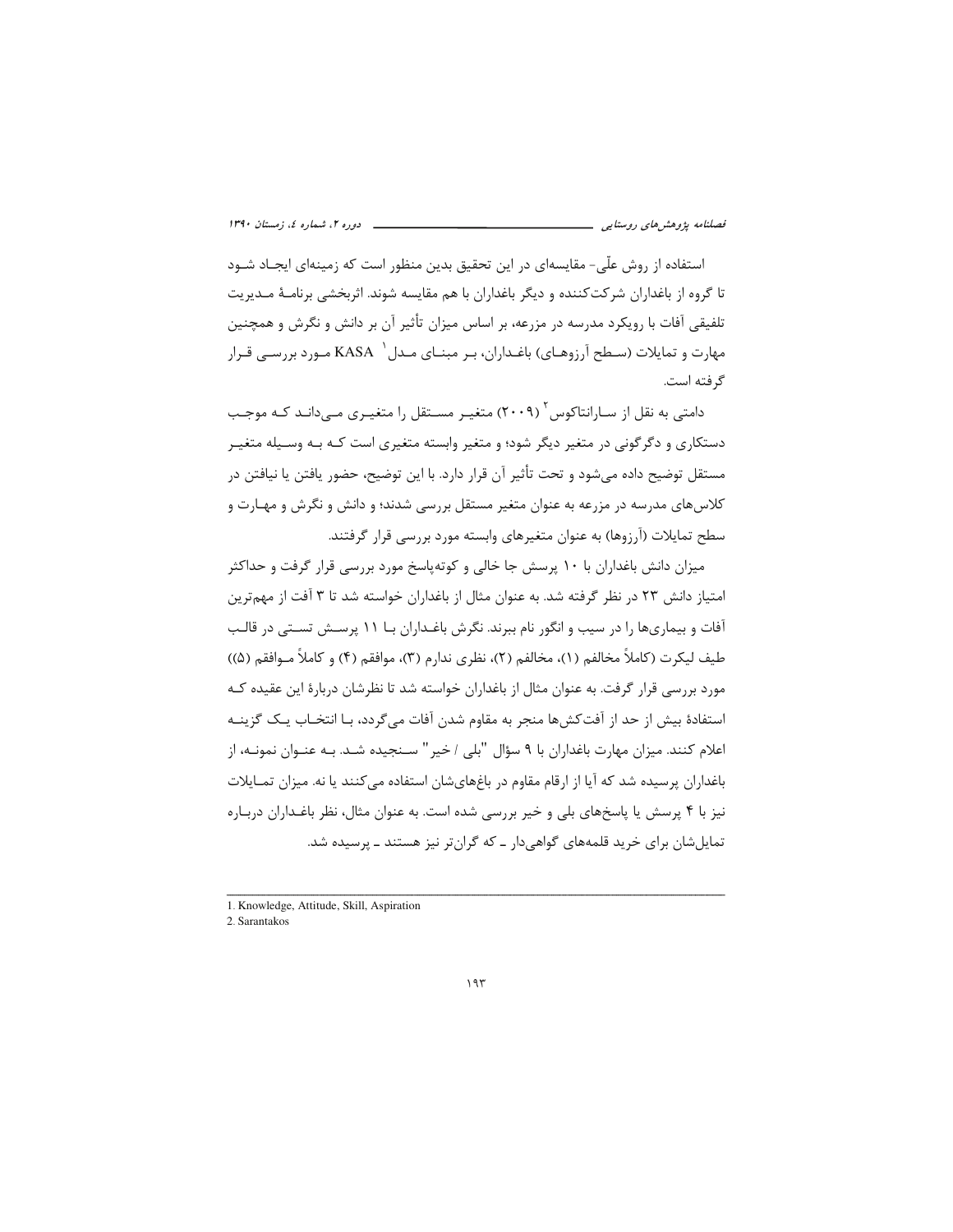فاطمه قربانی پیرعلیدهی و همکاران ــــــــــــــــــ بررسی اثربخشی رهیافت مدرسه در مزرعه در بین باغداران استان ...

جامعهٔ آماری تحقیق را دو گروه از باغداران شهرستان دالاهو تشکیل میدهند. گروه نخست باغدارانی هستند که در کلاس های مدرسه در مزرعه شرکت کردهاند؛ و گروه دوم (گروه شـاهد) آنهایی که چنـین نکـردهانـد، ولـی در منـاطق روسـتایی همجـوار زنـدگی مـیکننـد و از نظـر ویژگیهای فردی و اقتصادی و اجتماعی تقریباً همسطح گروه آزمایشی|نـد. بـا اســتفاده از روش نمونـهگیـری طبقـهای تصـادفی و بهـرهگیـری از جـدول مورگـان (١٩٧٠) از طبقـهٔ باغـداران شرکتکننده در مدارس مزرعهای ۹۷ نفر، و از طبقهٔ باغدارانی که شرکت نکردهاند نیـز ۹۷ نفـر به صورت تصادفی در نظر گرفته شدند.

به منظور جمعآوری دادهها پرسشنامهای محققساخته تدوین شد که برای تعیین روایی آن چندین نسخه از پرسشنامه در اختیار استادان گروه ترویج و آموزش کشـاورزی دانشـگاه رازی و تعدادی از کارشناسان و متخصصان جهاد کشاورزی (پانل متخصصان) قرار گرفت. بـرای تعیـین پایایی پرسشنامه آزمون مقـدماتی بـه عمـل آمـد. در ایـن آزمـون ۳۰ نسـخه از پرسشـنامه بـه باغدارانی داده شد که از نظر کشاورزی و اقتصادی و اجتماعی، شبیه بـه جامعـهٔ آمـاری بودنـد. ضریب آلفای کرونباخ معادل ۱۸۶ برآورد گردید که گویای پایایی ابزار تحقیق بـود. بـه منظـور تجزیه و تحلیل دادههای پارامتری از آزمون t و در دادههای ناپـارامتری از آزمـون مـنویـتـنـی استفاده شد.

## نتايج و بحث

به منظور مقایسه برخـی از ویژگـی۵حـای فـردی و اقتصـادی و اجـتمـاعی دو گـروه از باغـداران، اطلاعات مختلفی با استفاده از پرسشنامه از هـر دو گـروه جمـعآوری گردیـد کـه نتـایج آن در جدول ۲ گزارش شدهاند.

بر اساس جدول ۲، میانگین سن باغدارانی که شرکت نکردهاند، بیشتر است. اکثـر افـراد در نمونهٔ آماری، چه شرکت کرده باشند و چه نه، مرد هستند. در هر دو گـروه از باغـداران، بیشـتر افراد متأهلاند؛ اما تعداد افراد مجرد در گروه باغداران شرکتکننــده، بیشــتر از دیگـر باغــداران است. بین دو گروه از باغداران از نظر تعداد اعضای خانواده اختلاف معنــاداری وجــود نــدارد. بــر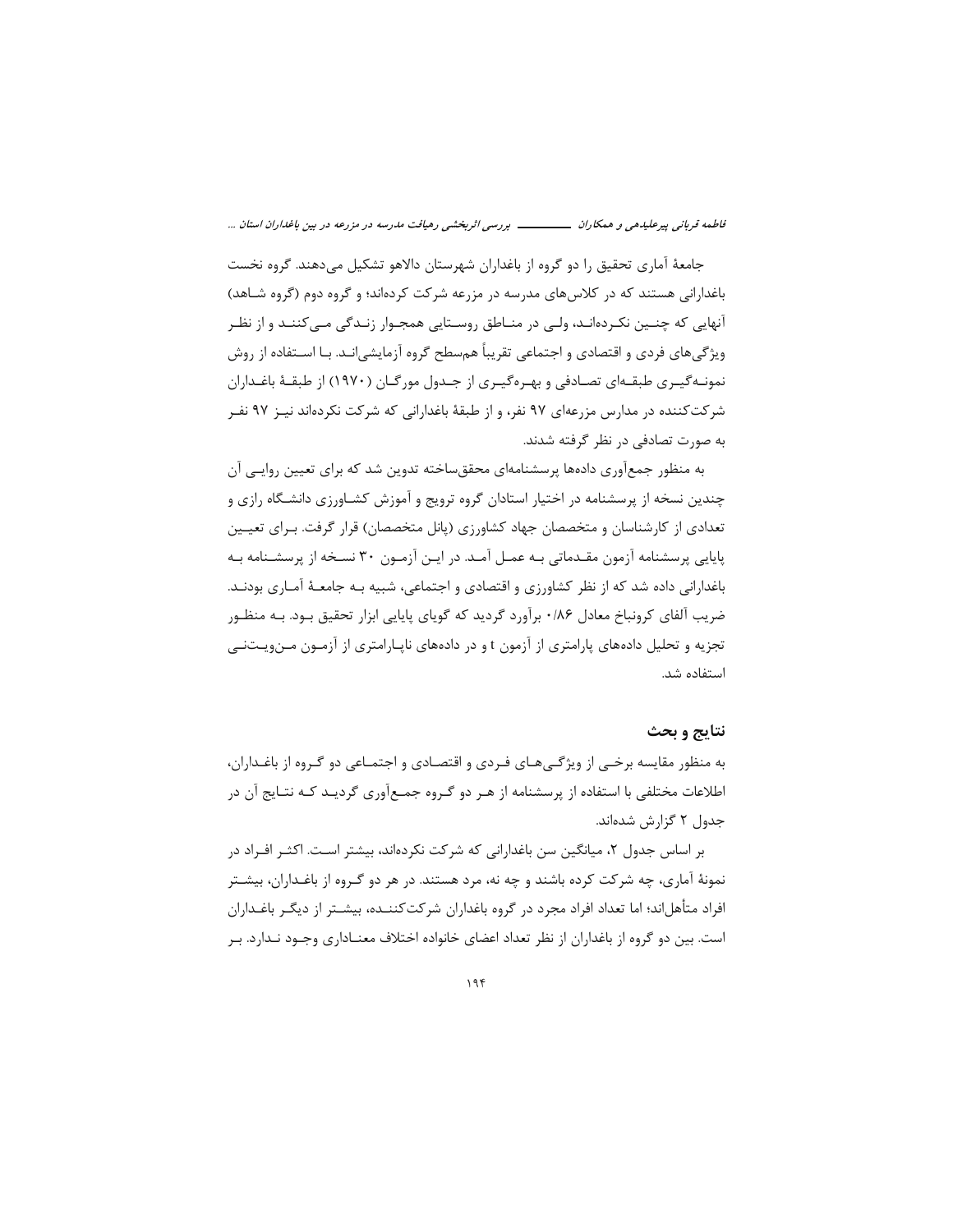اساس یافتههای جدول ۲، تجربهٔ شغلی باغدارانی که شرکت نکردهاند بیشتر است (میـانگین = ۲۵/۸۸). اکثر افراد در گروه باغداران شرکتکننده (حدود ۹۲/۸ درصد) و دیگر باغداران (حـدود ۹۳/۸ درصد) در باغهای شخصیشان فعالیت میکنند.

به طور متوسط مساحت باغها و میزان تولید و درآمـد باغـداران شـرکتکننـده در مـدارس مزرعهای، بیش از دیگر باغداران است. بنابراین میتوان گفت که مدارس مزرعـهای، افـراد دارای وضعیت اقتصادی بهتر را جذب کرده است.

| مزرعهای، و باغدارانی که شرکت نکردهاند، در شهرستان دالاهو (۱۹۴=n) |                        |                      |                           |  |  |  |  |  |
|------------------------------------------------------------------|------------------------|----------------------|---------------------------|--|--|--|--|--|
| $t/\chi^2$ آزمون                                                 | باغداران ديگر          | باغداران شركت كننده  | متغيرها                   |  |  |  |  |  |
|                                                                  | میانگین/ درصد          | میانگین/ درصد        |                           |  |  |  |  |  |
| $-9/99$                                                          | 47/14                  | <b>TY/18</b>         | سن                        |  |  |  |  |  |
| $1/\lambda$                                                      | ۵/۲ زن، ۹۴/۸ مرد       | ۱۰/۳ زن، ۸۹/۷ مرد    | جنسيت                     |  |  |  |  |  |
| $\mathbf{r}/\mathbf{r}$ $\epsilon$ $\mathbf{r}$                  | ۵۱/۵ خواندن و نوشتن    | ۱۸/۶ خواندن و نوشتن  |                           |  |  |  |  |  |
|                                                                  | ۱۳/۴ سیکل              | ۳۷/۱ سیکل            |                           |  |  |  |  |  |
|                                                                  | ۳۲ دیپلم               | ۳۸/۱ دیپلم           | سطح سواد                  |  |  |  |  |  |
|                                                                  | ۳/۱ بالاتر از دیپلم    | ۶/۲ بالاتر از ديپلم  |                           |  |  |  |  |  |
| 15/75                                                            | ۷/۲ مجرد، ۹۲/۸ متأهل   | ۲۷/۸ مجرد،۷۲/۲ متأهل | وضعيت تأهل                |  |  |  |  |  |
| .149                                                             | $\Delta/\Delta$ ۶      | $\Delta$ / $Y$ ۴     | تعداد اعضاى خانواده (نفر) |  |  |  |  |  |
| $-\mathbf{y}/\mathbf{x}$                                         | <b>YA/AA</b>           | <b><i>M/Y</i></b>    | تجربهٔ شغلی (سال)         |  |  |  |  |  |
| $\Delta/\Delta$                                                  | ۹۳/۸ شخصی              | ۹۲/۸ شخصی            |                           |  |  |  |  |  |
|                                                                  | ۲/۱ استیجاری           | ۵/۲ استیجاری         |                           |  |  |  |  |  |
|                                                                  | ٣/١ تعاوني/ مشاع       | ٢/١ تعاوني/مشاع      | وضعيت تملك باغ            |  |  |  |  |  |
|                                                                  |                        |                      |                           |  |  |  |  |  |
| 崇崇<br>$T/\Omega$                                                 | ۰/۸۵                   | ۱۱۵                  | مساحت كل باغها (هكتار)    |  |  |  |  |  |
| 崇崇<br>$\Delta$ /٢ $\Delta$                                       | $\Delta/\Lambda\Delta$ | $9/\lambda$          | میزان تولید کل (تن)       |  |  |  |  |  |
| 崇崇<br>Y/Y                                                        | <b>TAASY</b> . 1       | 8054058              | میزان درآمد کل (تومان)    |  |  |  |  |  |

جدول ۲. ویژگیهای فردی و اقتصادی و اجتماعی دو گروه از باغداران شرکتکننده در مدارس

ياداًوري: p<0.01\*\*

منبع: يافتههاي تحقيق، ١٣٨٩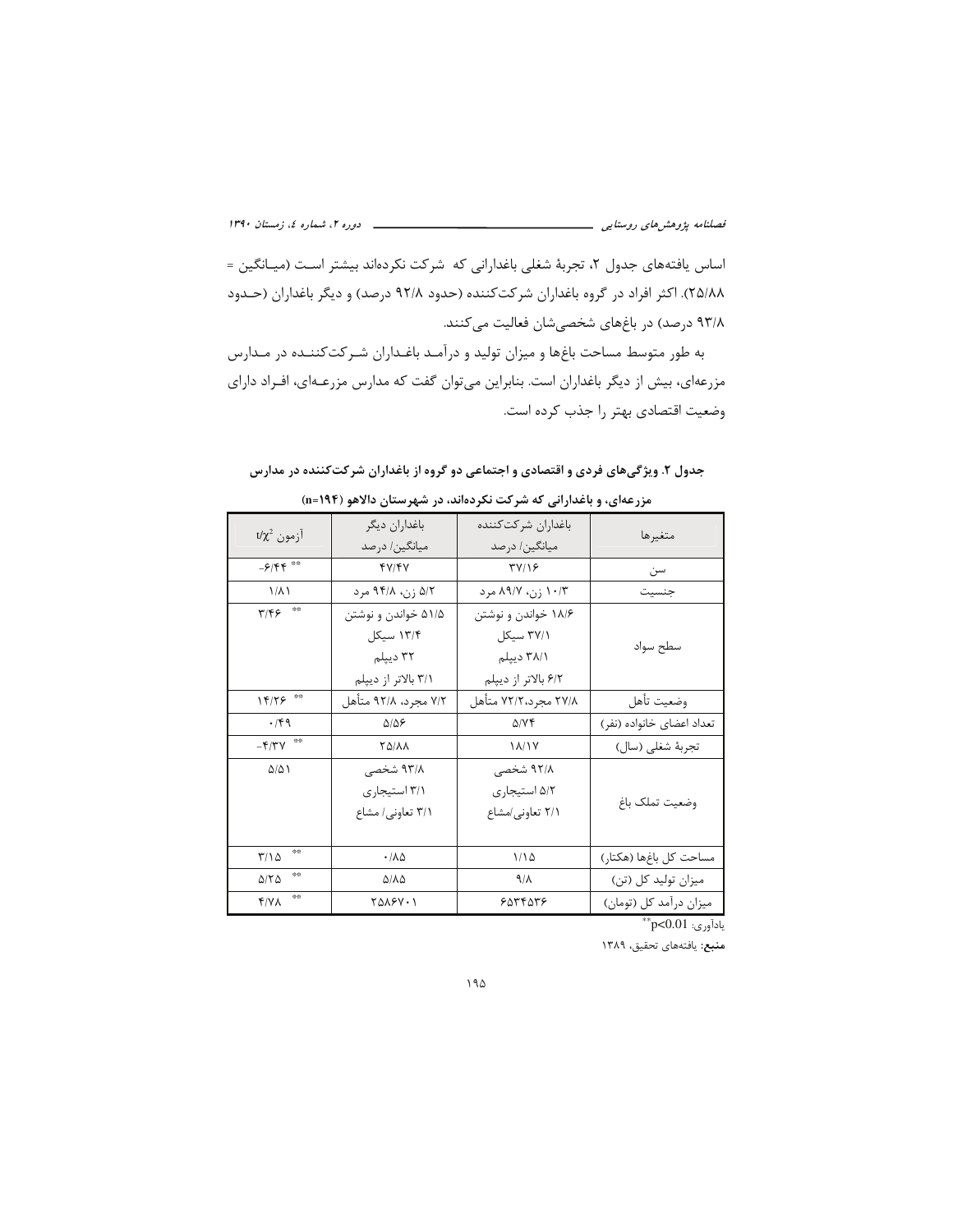فاطمه قربانی پیرعلیدهی و همکاران ـــــــــــــــــ بررسی اثربخشی رهیافت مدرسه در مزرعه در بین باغداران استان ...

با توجه به هدف تحقیق، میزان دانش، نگرش، مهارت و سـطح تمـایلات (آرزوهـا) دو گـروه شرکتکننده و آنهای دیگر، باغداران در برنامهٔ مدیریت تلفیقی آفات با رویکرد مدرسه در مزرعه در قالب چهار هدف اختصاصی مورد بررسی قرار گرفتند:

هدف اختصاصی نخست ــ مقایسهٔ میزان دانش دو گروه باغداران شـرکتکننــده در مــدارس مزرعهای، و دیگر باغداران.

نتايج نشان دادند كه دانش باغداران شركتكننـده در خصـوص مـديريت تلفيقـي آفـات در قالب مدرسه در مزرعه افزایش بسیار بیشتری از آنهای دیگر یافته است (جدول ۳).

جدول٣. مقايسة ميزان دانش دو گروه باغداران دربارة مديريت تلفيق آفات (١٩٤- n)

| انداز ۂ<br>تأثير        | معناداري                      | مقدا,     | انحر اف<br>معيار                | ميانگين               | نمونههای آماری                                      | متغير                  |
|-------------------------|-------------------------------|-----------|---------------------------------|-----------------------|-----------------------------------------------------|------------------------|
| $\mathbf{r}/\mathbf{r}$ | $\mathbf{L}$ . $\mathbf{L}$ . | ۱۶۳<br>۲۳ | $\mathbf{r}/\mathbf{r}$<br>۲/۸۹ | ۱۹۱۰۶<br><b>A/A \</b> | باغداران شركتكننده<br>باغدارانی که شرکت<br>نک دماند | ميزان دانش<br>باغداران |

كوهن (١٩٨٨): | ١ | ≤خيلي قوى، | ١٨ | قوى، | ١،٥ | متوسط، | ١٢ |ضعيف يادآوري: p<0.01" منبع: يافتههاي تحقيق، ١٣٨٩

همان طور که مشاهده می شود، میانگین دانش شرکت کنندگان ۱۹/۰۶ است و این در حـالی است که میانگین دانش آنهایی که شرکت نکردهاند معادل ۸/۸۱ است. در نتیجـه تفـاوت بـین دانش دو گروه از نظر آماری معنیدار شده است. بنابراین میتوان گفت کـه مـدارس مزرعـهای می توانند در آگاهی رسانی به باغداران منطقه مؤثر باشند. پژوهشگران مختلفی نیز به این نتیجـه دست یافتند که میزان آگاهی و دانش کشاورزان شرکتکننده در مدارس مزرعهای در خصـوص مدیریت تلفیقی آفات، در قیاس با کشاورزانی که شرکت نکردهاند افزایش یافته اسـت ( Rola et al., 2002, Godtland et al., 2003, Mutandwa & Mpangwa, 2004, Van Den Berg, 2004, Easika, 2004 Reddy & Suryamani, 2005, Nyemeck et al., 2006, David, 2007؛ Fasika, 2004؛ اميرى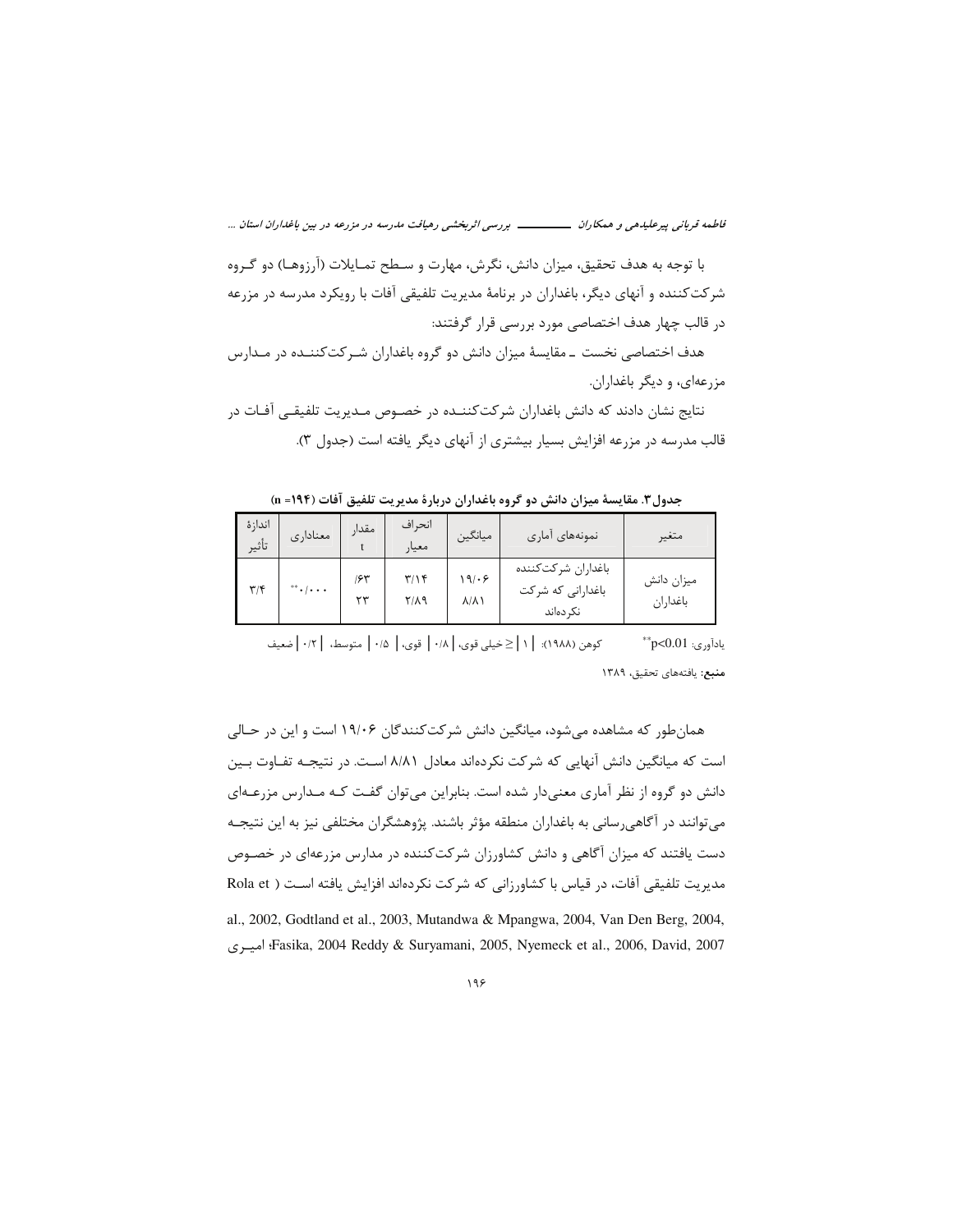اردكاني، ١٣٨٣). اندازهٔ تأثير محاسبهشده (٣/۴ =d) بر اساس جدول كوهن (١٩٨٨) معنــاداري عملي' بسيار مستحكمي را نشان مي٥هد (Morgan et al., 2007 ). اين بدان معنــي اســت كــه دانش باغداران افزایش فراوان یافته است. به عنوان مثال، باغداران شـرکت کننــده بــه خــوبی بــا آفات مهم درختان میوه آشنایی دارند و از مهمترین روشهـای غیرشـیمیایی مبـارزه بـا آفـات آگاهاند.

هدف اختصاصی دوم \_ مقایسهٔ میزان نگرش دو گروه از باغداران به برنامهٔ مـدیریت تلفیقـی آفات با رویکرد مدرسه در مزرعه:

از آنجا که نگرش مبنای رفتار است (Ajzen & Fishbein, 1970)، در این مطالعه بـه نگـرش دو گروه از شرکتکنندگان و آنهایی دیگر، در خصوص مـدارس مزرعـهای پرداختـه شـد. نتـایج مشخص ساخت باغدارانی که در مدرسه در مزرعه مشارکت فعال داشـتهانـد نگـرش مثبتـی بـه مديريت تلفيقي آفات به دست آوردند؛ در حالي كه ميانگين نگرش باغداران ديگر معـادل ٣/۵ و انحراف معیار ۱۴۵۰ به دست آمد. نتایج مقایسهٔ میانگین این دو گـروه، تفـاوت معنــی(اری را در خصوص نگرش آنان به مديريت تلفيقي آفات نشان مي دهد (جدول ۴).

جدول ۴. مقایسهٔ نگرش دو گروه از باغداران به مدیریت تلفیق آفات ( n=۱۹۴)

| اندازهٔ تأثير | معناداری    | مقدا <sub>د</sub> t | انحراف معيار | ميانگين                   | نمونههای آماری | متغير    |
|---------------|-------------|---------------------|--------------|---------------------------|----------------|----------|
| $\cdot$ /9)   | $***$ . $/$ | ۶۱۲۶                | .77          | $Y/\lambda \Delta$        | باغداران       | نگرش     |
|               |             |                     | .180         | $\mathbf{r}/\mathbf{r}$ . | شر کت کننده    | باغداران |
|               |             |                     |              |                           | باغداران ديگر  |          |

يادآوري: p<0.0\*\* كوهن (١٩٨٨): | ١ |≤خيلي قوى، | ٠١٨ | قوى، | ٠١۵ | متوسط، | ٠١٢ |ضعيف منبع: يافتههاى تحقيق، ١٣٨٩

1. Practical Significant

 $19V$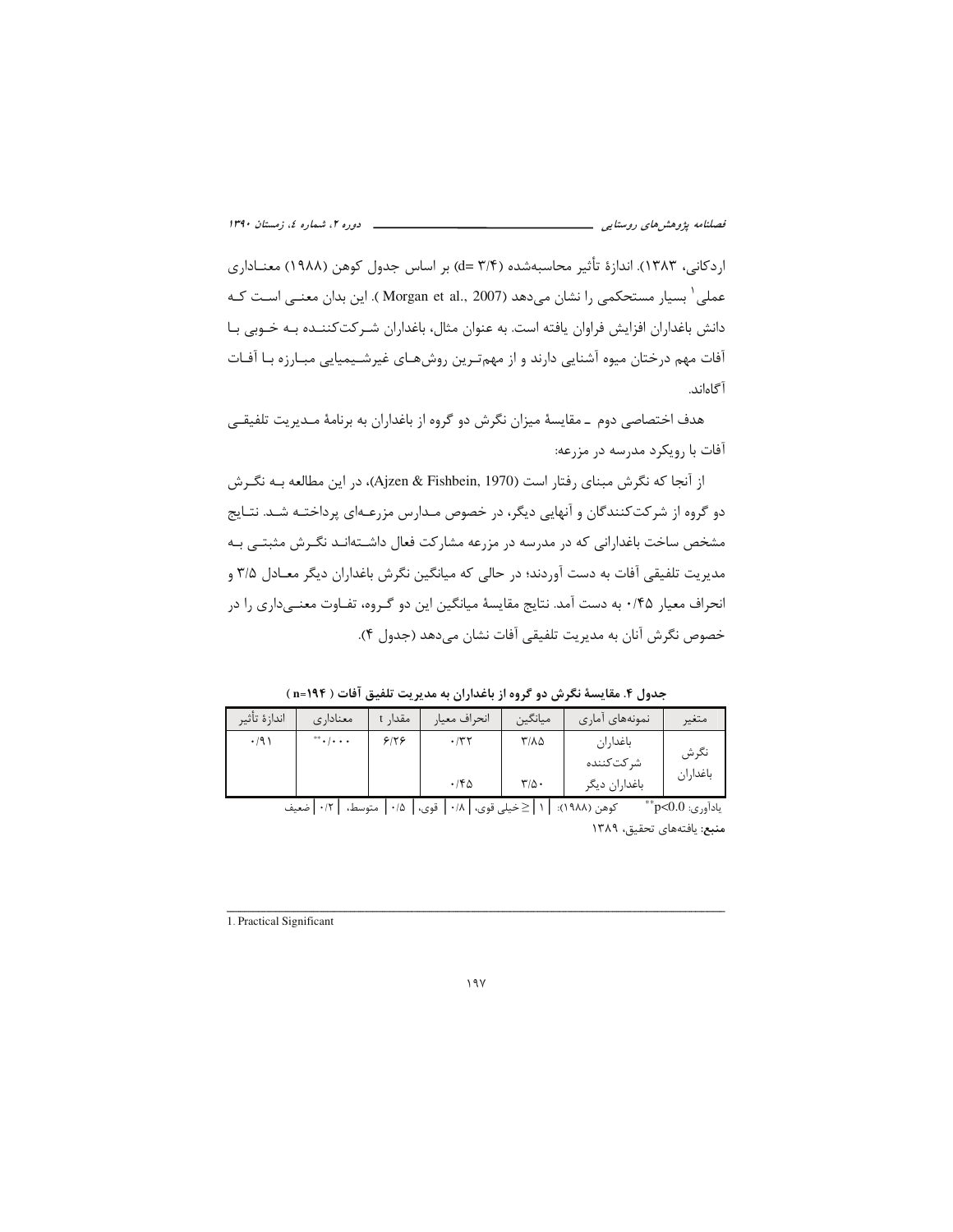فاطمه قربانی پیرعلیدهی و همکاران ــــــــــــــــــ بررسی اثربخشی رهیافت مدرسه در مزرعه در بین باغداران استان ...

به اعتقاد برخی از محققان، نگرش کشاورزان شرکتکننـده، بـه مـدیریت تلفیقـی آفـات در قياس با ديگر كشاورزان، ارتقا يافته است (Damtie, 2009). البته شرايط يادگيري تجربي كه در کلاس های مدرسه در مزرعه وجود دارد، می¤واند قالب ذهنی مثبت در نگرش افراد ایجـاد کنــد. در ضمن، با توجه به اندازهٔ تأثیر محاسـبهشـده ( d=٠/٩١ )، بـر اسـاس جـدول کـوهن (١٩٨٨) معناداری در حد قوی است (Morgan et al., 2007)؛ بدین معنـا کـه حضـور در کـلاس&ای مدرسه در مزرعه و قرار گرفتن باغداران تحت تأثیر رهیافت آموزشی مدرسـه در مزرعـه، حتـی نگرش اوليهٔ آنان را به مديريت تلفيقي آفات تغيير داده است و اكنــون ديــد مثبــتتــرى بــه آن دارند. به عنوان مثال، باغداران شرکتکننده با روشهای مختلـف بیولـوژیکی ماننـد اسـتفاده از حشرات مفید، به کار گیری تلههای زرد و فرمونی به جای استفاده از سموم شیمیایی موافـق|نــد؛ در حالی که باغداران دیگر نگرش مثبتی به روشهـای مبـارزهٔ غیرشـیمیایی بـا آفـات ندارنـد و استفاده از سم را بهترین و مؤثرترین روش مبارزه با آفات میدانند. در واقع آنان از آسـیبهـای زیستمحیطی سموم شیمیایی در بلندمدت بی اطلاع اند.

هدف اختصاصی سوم \_ مقايسهٔ ميزان مهارت دو گروه از باغداران شركتكننـده در مـدارس مزرعهای، و باغداران دیگر.

آزمون من ویتنی برای مقایسهٔ میزان مهارت دو گروه محاسـبه شـد، کـه در جـدول ۵ درج گرديده است.

| جدول ۵. مقایسهٔ میزان مهارت دو گروه از باغداران با استفاده از آزمون منویتنی( ۱۹۴=n) |  |  |  |  |  |  |
|-------------------------------------------------------------------------------------|--|--|--|--|--|--|
|-------------------------------------------------------------------------------------|--|--|--|--|--|--|

| معناداري | مقدار U | مجموع رتبهها  | ميانگين<br>ر تبهای | N  | نمونەھاي<br>آماری | متغير    |
|----------|---------|---------------|--------------------|----|-------------------|----------|
| $\cdots$ | 119Y/   | $\Delta$ 97./ | 81.5               | ۹۷ | باغداران          | مهار ت   |
|          |         | $17990/$      | ۱۳۳/۹۷             | ۹۷ | شر کت کننده       | باغداران |
|          |         |               |                    |    | ديگر باغداران     |          |

ياداًوري: p<0.01"

منبع: يافتههاى تحقيق، ١٣٨٩

 $19<sub>A</sub>$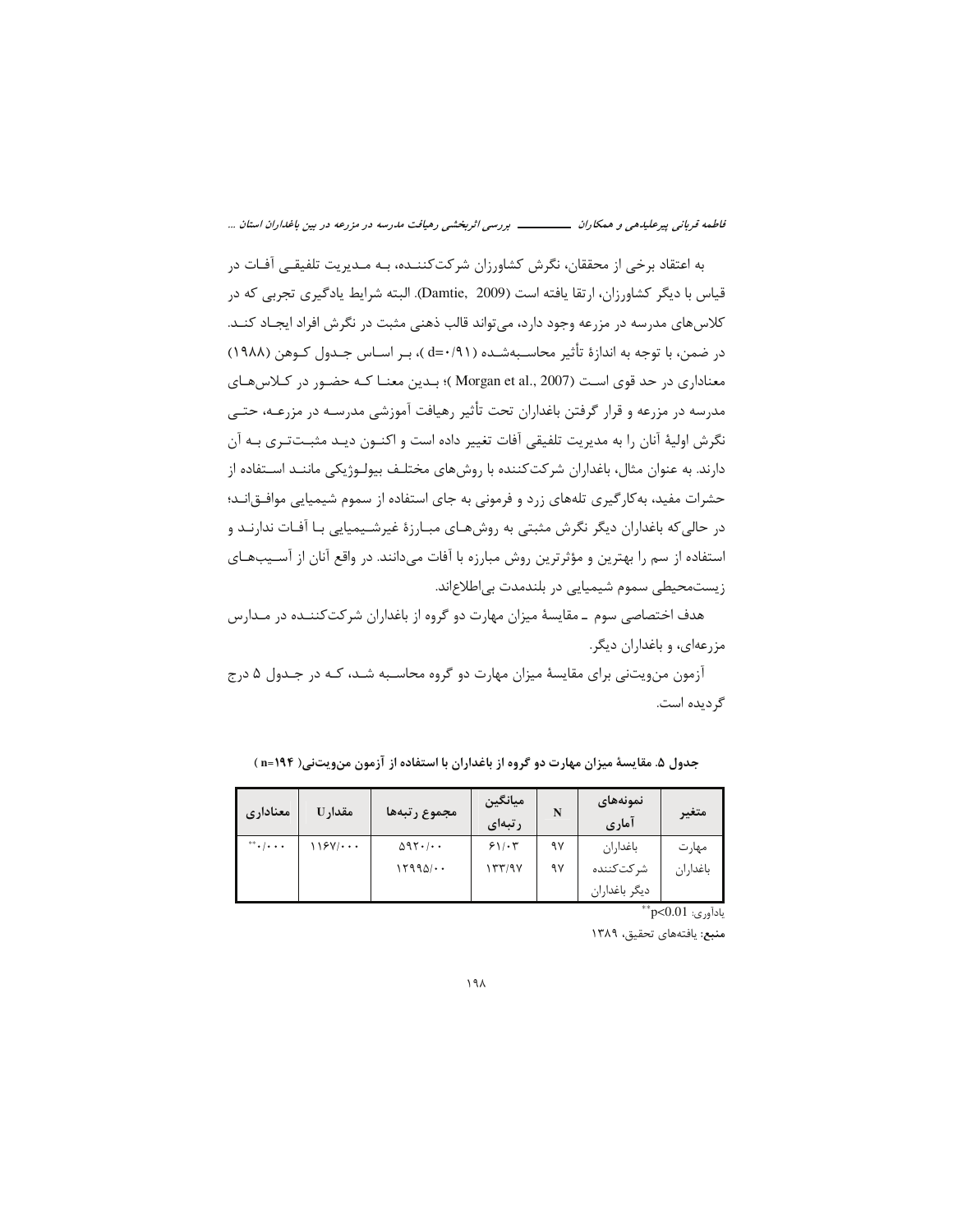نتايج آزمون منويتني تفاوت معنادار در سطح احتمــال ۹۹ درصــد را در بــين دو گــروه از باغداران نشان مىدهد. در واقع مهارت باغداران شـركتكننــده، پـس از حضـور در كـلاس۱عاى مدرسه در مزرعه افزایش یافته است. شرکتکنندگان بیشتر روشهای غیرشیمیایی را، همچــون قلمههای ریشهدار عاری از بیماری و گواهیشده، تلهٔ زرد و فرمونی، حشرات مفید، منهدم کردن بوتههای آلوده، آزمون خاک قبل از کوددهی و ارقام مقـاوم، بـه کـار مـی۶گیرنـد. در حـالی کـه باغدارانی که شرکت نکردند به طور محدودی با روشهای غیرشیمیایی آشنا هستند و آنها را بـه Van den Berg & Cahyana, 2004, حاعتقادى. مطالعات Van den Berg & Cahyana, 2004, حي گيرند، و البته كاه نيز بي هيچ -:&-:@-B:0-:G
-:v- Reddy & Suryamani, 2005, Palis, 2006, FAO, 2008 كشاورزان شركتكننـده در مقايسـه بـا ديگـر كشـاورزان اسـت. عـلاوه بـر مهـارتهـاى فنـى، فارغالتحصيلان مدرسه در مزرعه با مهارتهاى ارتباطي و اجتمـاعي نظيـر افـزايش اعتمـاد بـه نفس، تشکیل و رهبری گروههای مدرسـه در مزرعـه، احتـرام بـه عقایـد دیگـران و توجـه بـه دیدگاههای دیگران نیز مجهز شدهاند (David, 2007).

هدف اختصاصي چهارم ــ مقايسهٔ ميزان تمايلات (سطح آرزوها) در بين دو گروه از باغـداران شرکت کننده در مدارس مزرعهای، و باغداران دیگر، در شهرستان دالاهو: در این تحقیــق ســطح تمايلات (آرزوهاى) دو گروه از باغداران مقايسه گرديد. سطح آرزوها يعنــى توانـايى افـراد بـراى تعيين اهدافي در آينده، كه آنان براي رسيدن به اهداف مذكور تلاش ميكنند ( ,Bajema et al 2002). بـراي مقايسـهٔ ميـزان تمـايلات (سـطح آرزوهـا) در بـين دو گـروه از باغـداران، آزمـون من ويتني محاسبه شد (جدول ۶).

| معناداري | مقدار U                    | مجموع رتبهها     | ميانگين<br>ر تبهای | N  | نمونههای<br>آماري | متغير         |
|----------|----------------------------|------------------|--------------------|----|-------------------|---------------|
| $\cdots$ | $\cdot/\Delta \cdot \cdot$ | $Vfff/ \Delta$ . | $Y$ ۶/۷۳           | ۹۷ | $\mathbf{r}$      | سطح تمــايلات |
|          |                            |                  |                    |    | شر کت کننده       | (ارزوه        |
|          | 8889                       | ۱۱۴۷۲/۵۰         | 118/77             | ۹۷ | دیگر باغداران     | باغداران      |

جدول ۶. مقایسهٔ میزان تمایلات (سطح آرزوهای) دو گروه از باغداران بر اساس آزمون منویتنی (۱۹۴= n)

يادآوري: <sub>P</sub><0.01\*\*

**منبع**: يافتههاى تحقيق، ١٣٨٩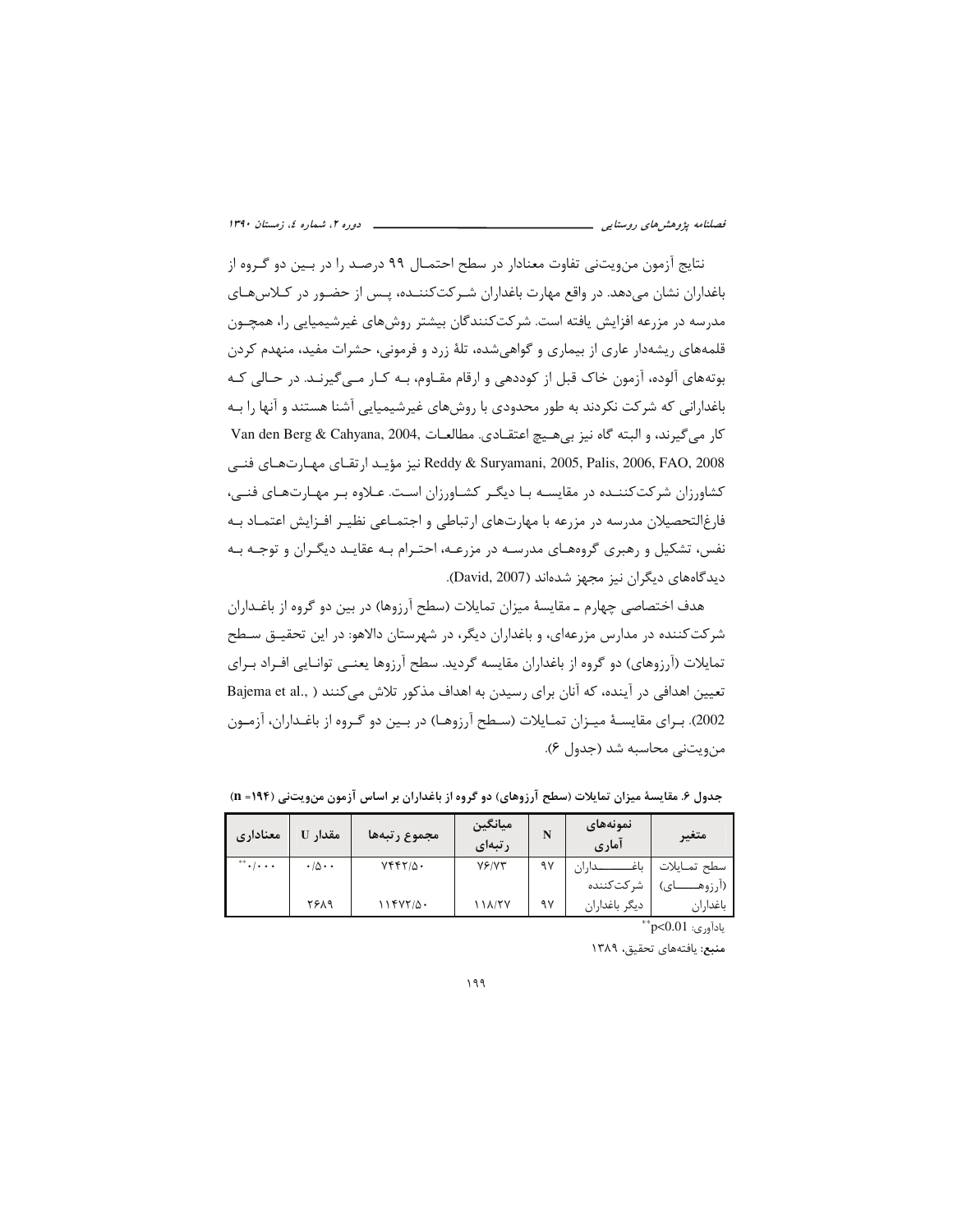**%%% -^-\$ "\$- 8(-(!-"`\$@\$ -"\* "9-\$?N-**

نتايج آزمون منويتني تفاوت معناداري را در سطح تمايلات (آرزوها) دو گـروه از باغـداران مورد بحث نشان میدهند، به گونهای که باغداران شرکتکننده برای دستیابی به نتـایج مـؤثرتر در مدیریت تلفیق آفات، تمایل به پرداخت هزینه بیشـتری بـرای خریـدن قلمـههـای ریشـهدار گواهیشده و تلههای زرد و فرمونی دارند. آنان حتی مایلاند به بازدید از مزارع و باغهایی که در آنها مديريت تلفيقي آفات با موفقيت انجام شده است، بروند.

## نتیجهگیری و پیشنهادها

بر اساس یافتههای تحقیق، مدرسه در مزرعه در ارتقای دانش، نگرش، مهارت و سطح تمــایلات (آرزوهای) باغداران شرکتکننده مؤثر بوده است. پژوهشگران مختلفـی دو رهیافـت مدرسـه در مزرعه و آموزش و ديدار را با يكديگر مقايسه كردند و بـه ايـن نتيجـه رسـيدند كـه مدرسـه در مزرعه در مقايسه با رهيافت آموزش و ديــدار اثـربخشتـر بـوده اســت ( .Matteson et al, 1994 Roling & Van de Fliert, 1998). چه بسا از دلایـل اثربخشـی رهیافـت مدرسـه در مزرعـه را بتوان موضوعات مهمی همچون بهرهگیری از یادگیری تجربی در این رهیافت دانست. به عبــارت دیگر، در رویکرد یادگیری تجربی، کشاورزان هر آنچه را که میبینند و یا میشنوند نوعی تجربـه برمیشمارند و یا با تجاربشان بـه بررسـی مسـائل جدیـد مـیپردازنـد (Phipps et al., 2007). چنین تجاربی در زندگی آنان بیتأثیر نخواهد بود. تجـارب جدیـد در زمینــه مـدیریت تلفیقــی آفات، دانش و نگرش باغداران را تغییر میدهد و از آنجا که نگرش مبنای رفتار است ( & Ajzen Fishbein, 1970)، میتوان انتظار داشت که مهارت شرکتکنندگان مدرسه در مزرعه نیز بهبود يابد. نكتهٔ جالبتر اينكه در برخي از مـدارس مزرعـهاي، فـارغ|لتحصـيلان پـس از خاتمـهٔ دورهٔ مدرسه در مزرعه همچنان به کسب دانش در خصوص مدیریت تلفیق آفات ادامه میدهنــد؛ کــه اين همان فلسفهٔ آموزش مستمر<sup>י</sup> است (Mangan & Mangan, 1998). چه بســا بتــوان از ديگــر  $\overline{\phantom{a}}$ 

<sup>1</sup>> Continuing Education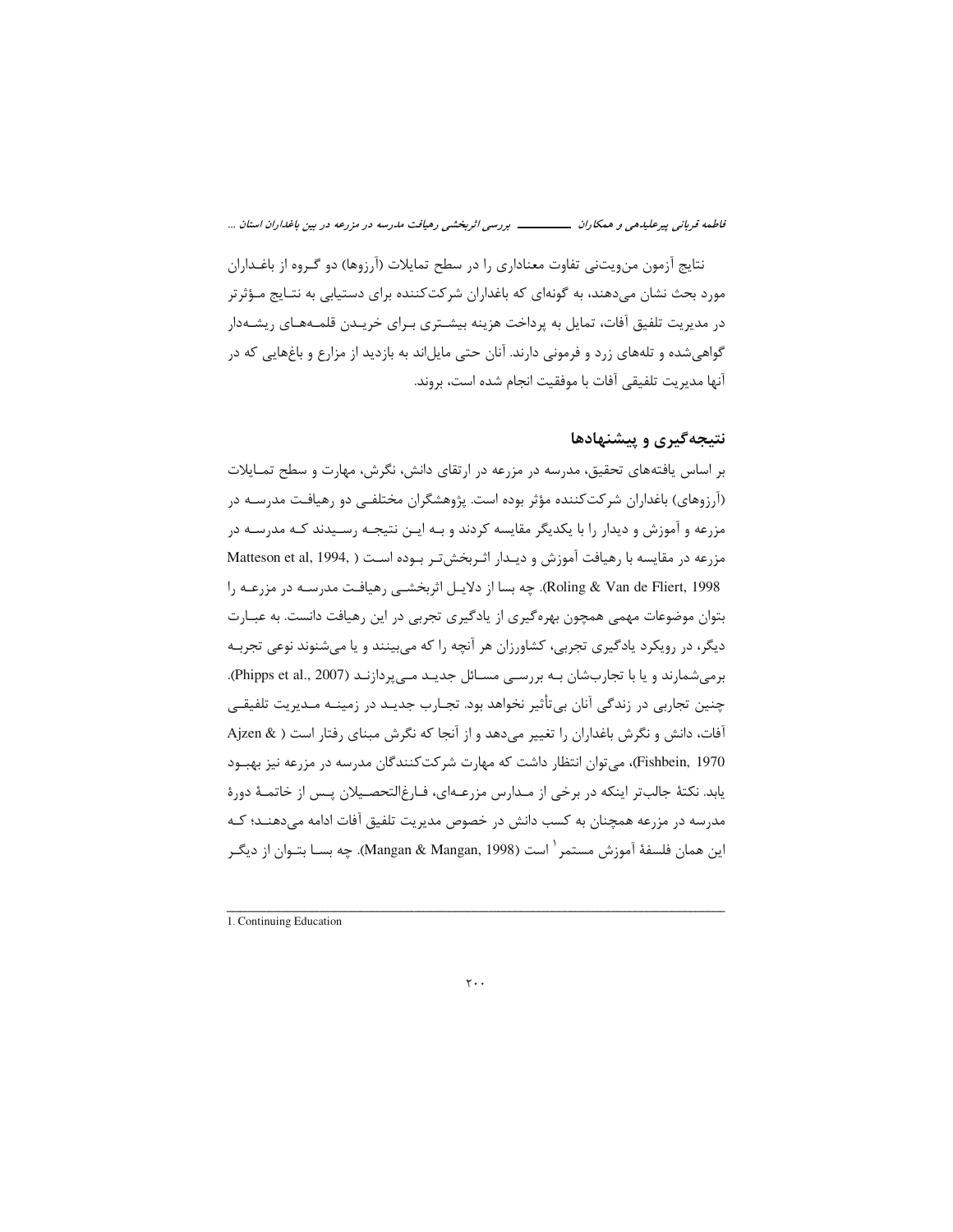دلایل موفقیت رهیافت مدرسه در مزرعه را، مشارکتی بودن این کلاسها دانست. کـلاسهـای مدرسه در مزرعه، این فرصت را به فراگیران میدهد تا آنچه را که در کلاسها مطرح مـیشـود، نقادانه بررسی کنند و به اصطلاح در فرایند یادگیری درگیر شوند (Davis et al., 2009). از آنجا کـه کـلاسهـای مدرسـه در مزرعـه بـه صـورت رو در رو تشـکیل مـیشـوند، بـرای فراگیـری مهارتهایی که میبایست بـه شـکلی ژرف، درونـی و ملکـه ذهـن شـوند، مناسـب مـینماینـد .(Anandajayasekeram et al., 2007)

هدف مدرسه در مزرعه، آموزش فناوری تازهای به کشاورزان نیست بلکه ارتقای ظرفیـت بـه منظور تجزیه و تحلیل شرایط موجود، و در نهایت پیدا کـردن راهحـل مناسـب بـرای مشـکلات فعلی است. مدارس مزرعـهای همچنـین منجـر بـه تقویـت روحیـهٔ تعـاون و همکـاری در بـین شركت كنندگان مي شوند (Onduru et al., 2002). در مجموع ايـن رهيافـت بـه ارتقـاي دانـش، بهبود نگرش، بهبود مهارتها و تمایلات (سطح آرزوهای) باغداران شـر کت کننــده مــی|نجامــد و بنابراین با توجه به اثربخش بودن رهیافت مدرسـه در مزرعـه، بـه خصـوص در زمینـهٔ مـدیریت تلفیقی آفات، توصیه می شود که رهیافت مذکور در دیگر باغهای استان کرمانشاه نیـز گســترش یابد. البته هر چند که رهیافت مدرسه در مزرعـه مـیتوانـد نقطـهٔ آغـازی بـرای توانمندسـازی کشاورزان باشد، اما نمی توان آن را نسخهای واحد برای همهٔ منـاطق اسـتان برشـمرد و در نظـر گرفت (Simpson & Owens, 2002)؛ و در واقع باید آن را با توجه به نیازها و شرایط محلبی در مناطق مختلف به اجرا درآورد.

## منابع

افتخاري، عبدالرضا ركن|لدين، پورطاهري، مهدي، صادقلو، طاهره و سجاسي قيـداري، حمـدالله، ١٣٨٩، تحلیل عوامل مؤثر در مدیریت مشارکتی سیل در منــاطق روســتایی مطالعــه مــوردی روستاهای سیلزده حوزه گرگانرود استان گلستان، فصلنامه پژوهشهای روسـتایی، دوره ۰، شماره ٢، صص ٢۶-١.

## $\mathbf{r} \cdot \mathbf{v}$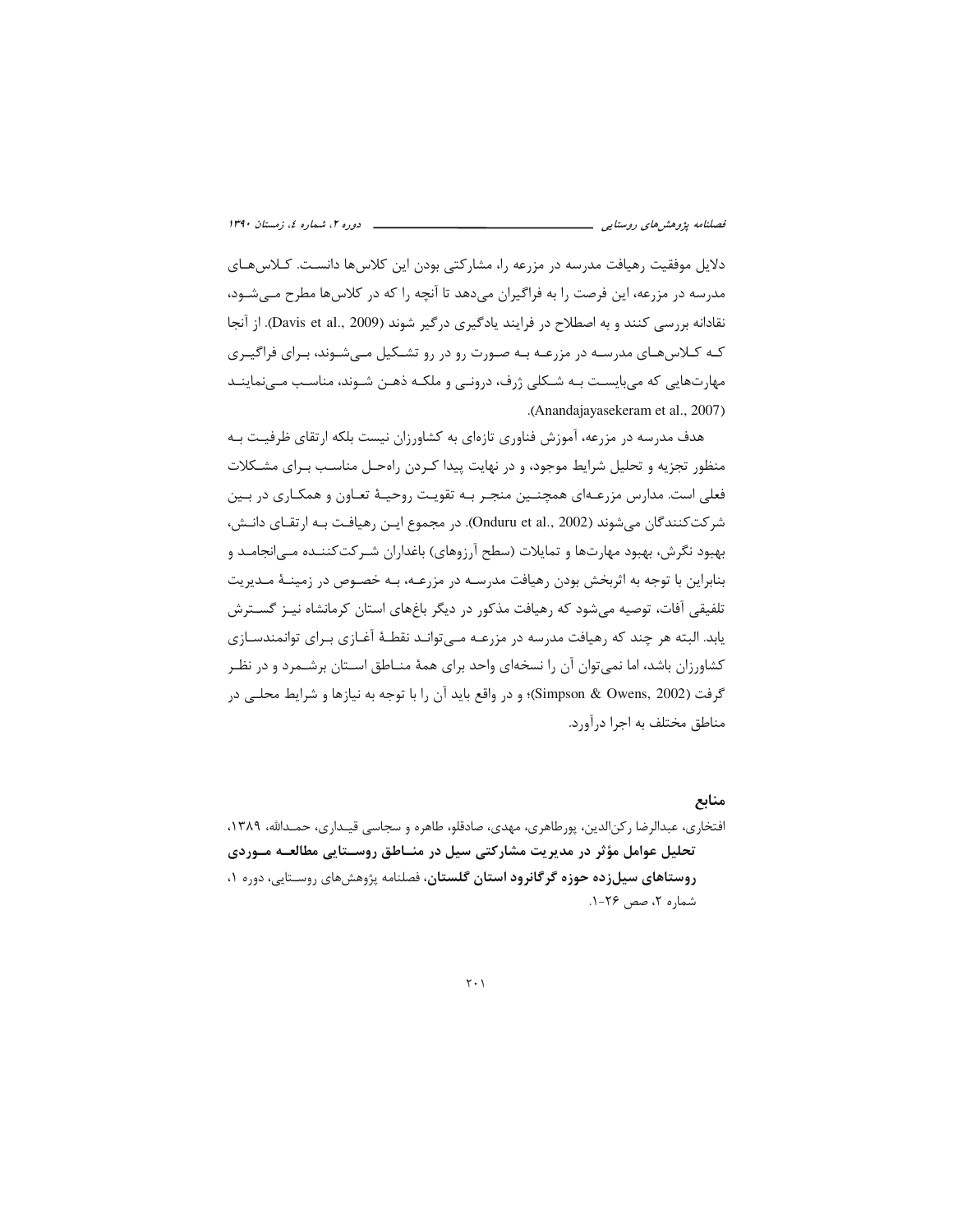فاطمه قربانی پیرعلیدهی و همکاران ـــــــــــــــــ بررسی اثربخشی رهیافت مدرسه در مزرعه در بین باغداران استان ...

- امیری اردکانی، محمد، ۱۳۸۳، **آگاهی کشاورزان راجع به روشهای غیر شیمیایی کنترل آفات و** بیماریهای گیاهی (مطالعهی موردی در استان کهکیلویه و بویراحمـد)، خلاصـه مقـالات سومین همایش ملی استفاده بهینه از کود و سم در کشاورزی، نشر آموزش کشاورزی، کرج.
- چمبرز، رابرت، ۱۳۸۷، توسعه روستایی: اولویتبخشی به فقرا (حمایت از اقشار آسـیبیــذیر)، ترجمه مصطفى ازكيا، چاپ اول، انتشارات دانشگاه تهران، تهران.

دیویی، جان، ۱۳۸۲، **تجربه و آموزش و پرورش،** ترجمه اکبر میرحسینی، نشر کتاب، تهران.

- سوانسون، برتونئي، بنتز، رابرت یی و سوفرانکو، اندرو جی، ۱۳۸۱، **بهبود ترویج کشــاورزی (کتــاب مرجع)،** ترجمه غلامحسین صالحنسب، رضا موحدی و اسماعیل کرمی دهکردی، چاپ اول، دفتـر مطالعات و تلفيق برنامهها، تهران.
- شریفی، امید، حسینی، سیدمحمود و اسدی، علـی، ۱۳۸۹، **تحلیل سازوکارهای مشارکتی به منظور** بازسازی مسکنهای آسـیبدیــده در روســتاهای زلزلــهزده شهرســتان بــم، فصـلنامه پژوهشهای روستایی، دوره ۱، شماره ۱، صص ۲۱-۱.
- شیروانی، محمدرضا و پیراوی، مرضیه، ۱۳۸۹، **دانش زیبایی از منظر جان دیویی**، نشریه الکترونیک توسعه علمی ایران، سال سوم، شماره ۲۴.
- صی محمدی، سمیره، جهانفر، لیلا، دانیاری، روشنک، رحیمی، آذر، شایستهخـو، طیبـه، فرخـی، میـثم، قلوزي، مژگان، ملک حسيني، افسانه، معصوميپور، سميه، حيدريزاد، مسعود، يزدانبخش، پيمان، زرافشانی، کیومرث و گراوندی، شهپر، ۱۳۹۰، ارزشیابی کیفی طرح بهنژادی مشارکتی: گامی **در جهت توسعه پایدار روستایی در شهرستان روانسر،** خلاصه مقالات دومین همایش ملـی توسعه پایدار روستایی، ۱۵ و ۱۶ تیرماه ۱۳۹۰، دانشگاه بوعلی سینا، همدان.
- طالب، مهدی و نجفی اصل، زهره، ۱۳۸۹، آ**موزههایی از روند مشارکت روستایی در ایران،** فصلنامه پژوهشهای روستایی، دوره ۰۱ شماره ۲، صص ۴۸-۲۷.
- گال، مردیت، بورگ، والتر و گال، جویس، ۱۳۸۳، **روشهای تحقیق کمی و کیفی در علوم تربیتی و روانشناسی ( جلد دوم)،** ترجمه احمدرضا نصر، حمیدرضا عریضی، محمود ابوالقاسـمی، خسـرو باقری، محمدحسین علامتساز، محمدجعفر پاکسرشت، علی دلاور، علیرضا کیامنش، محمد خیر و غلامرضا خوینژاد، مرکز چاپ و انتشارات دانشگاه شهید بهشتی، سازمان مطالعه و تدوین کتب علوم انسانی دانشگاهها (سمت)، تهران.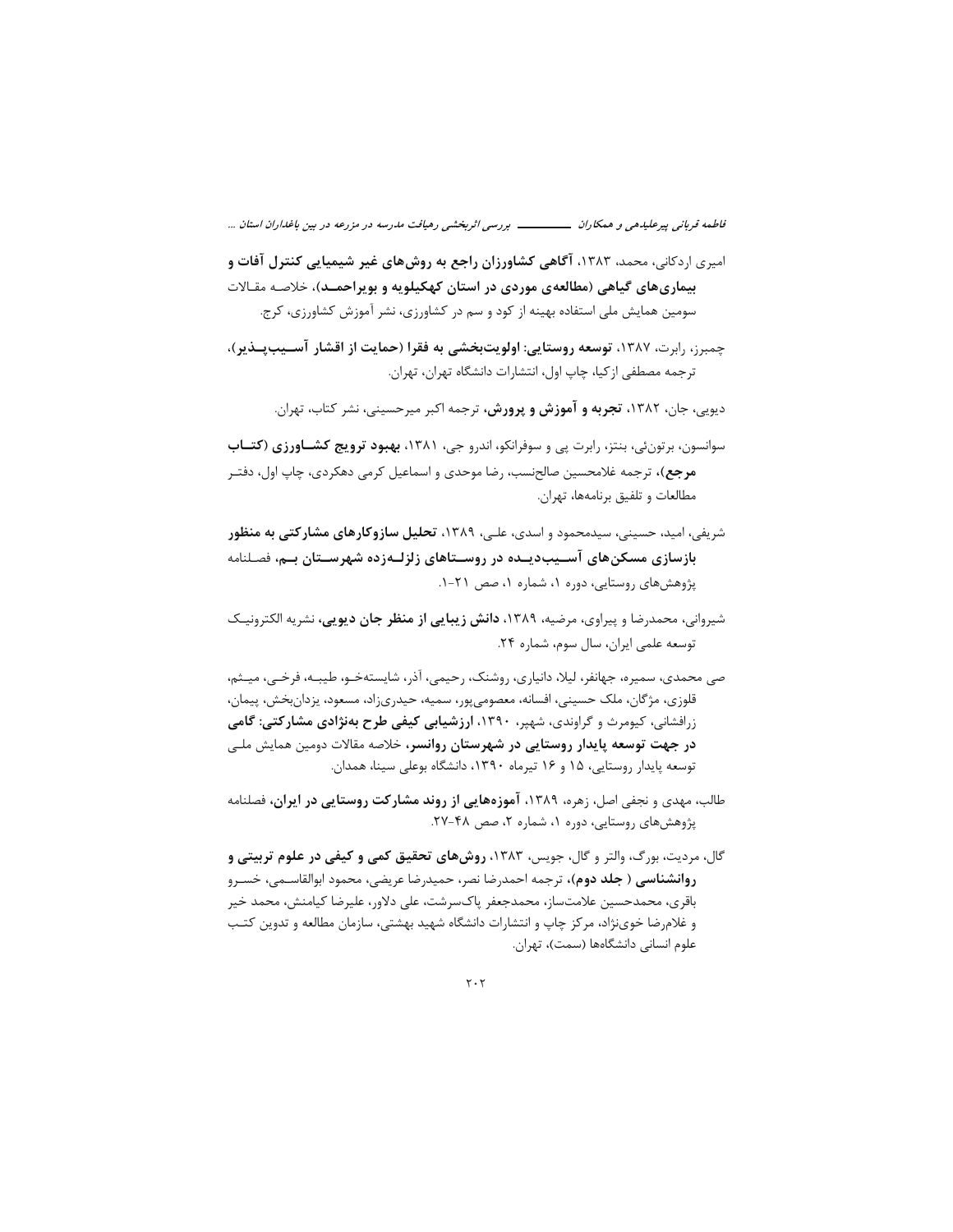- Ajzen, I., 1970, **The Prediction of Behavior from Attitudinal and Normative Variables**, Journal of Experimental Social psychology, vol. 6, No. 4, PP. 466-487.
- Anandajayasekeram, P., Davis, K. E. & Workneh, S., 2007, **Farmer Field Schools: an Alternative to Existing Extension Systems? Experience from Eastern and Southern Africa,** Journal of International Agricultural and Extension Education, vol. 14, No. 1, PP. 81-93.
- Bajema, D. H., Miller, W.W. & Williams, D. L., 2002**, Aspirations of Rural Youth,** Journal of Agricultural Education, vol. 43, No. 3, PP. 61-71.
- Bamberger, M., Rugh, J., Church, M. & Fort, L., 2004, **Shoestring Evaluation: Designing Impact Evaluations under Budget, Time and Data Constraints,** American Journal of Evaluation, vol. 25, No. 1, PP. 5-37.
- Bunyatta, D.K., Mureithi, J.G., Onyango, C.A. & Ngesa, F.U., 2005, **Farmer Field School as an Effective Methodology for Dissemination Agricultural Technologies: Up-scaling of Soil Management Technologies among Small-scale Farmers in Trans-Nzoia District, Kenya,**. Presented at the 21st Annual Meeting of the Association for AIAEE, San Antonio, PP. 515- 524.
- Bunyatta, D.K., Mureithi, J.G., Onyango, C.A. & Ngesa, F.U., 2006, **Farmer Field School Effectiveness for Soil and Crop Management Technologies in Kenya,** Journal of International Agricultural and Extension Education, vol. 13, No. 3, PP. 515-526.
- Ceccarelli, S., Grando, S., Singh, M., Michael, M., Shikho, A., Al Issa, M., Al Saleh, A., Kaleonjy, G., Al Ghanem, S.M., Al Hasan, A.L., Dalla, H. , Basha, S., & Basha, T., 2003**, A Methodological Study on Participatory Barley Breeding II. Response to Selection,** Euphytica 133, Kluwer Academic Publishers, Printed in the Netherlands, PP. 185–200.
- Chambers, R., 1997, **Whose Reality Counts? Putting the First Last**, Intermediate Technology Publications Southampton- London, UK.
- Damtie Endalew, B., 2009, **Effectiveness of Farmer Field School in Promoting Coffee Management Practices: The Case of Jimma and Sidana Zones**, M. A. dissertation, University of Haramaya, Ethiopia, PP. 1-157.

 $\mathbf{r} \cdot \mathbf{r}$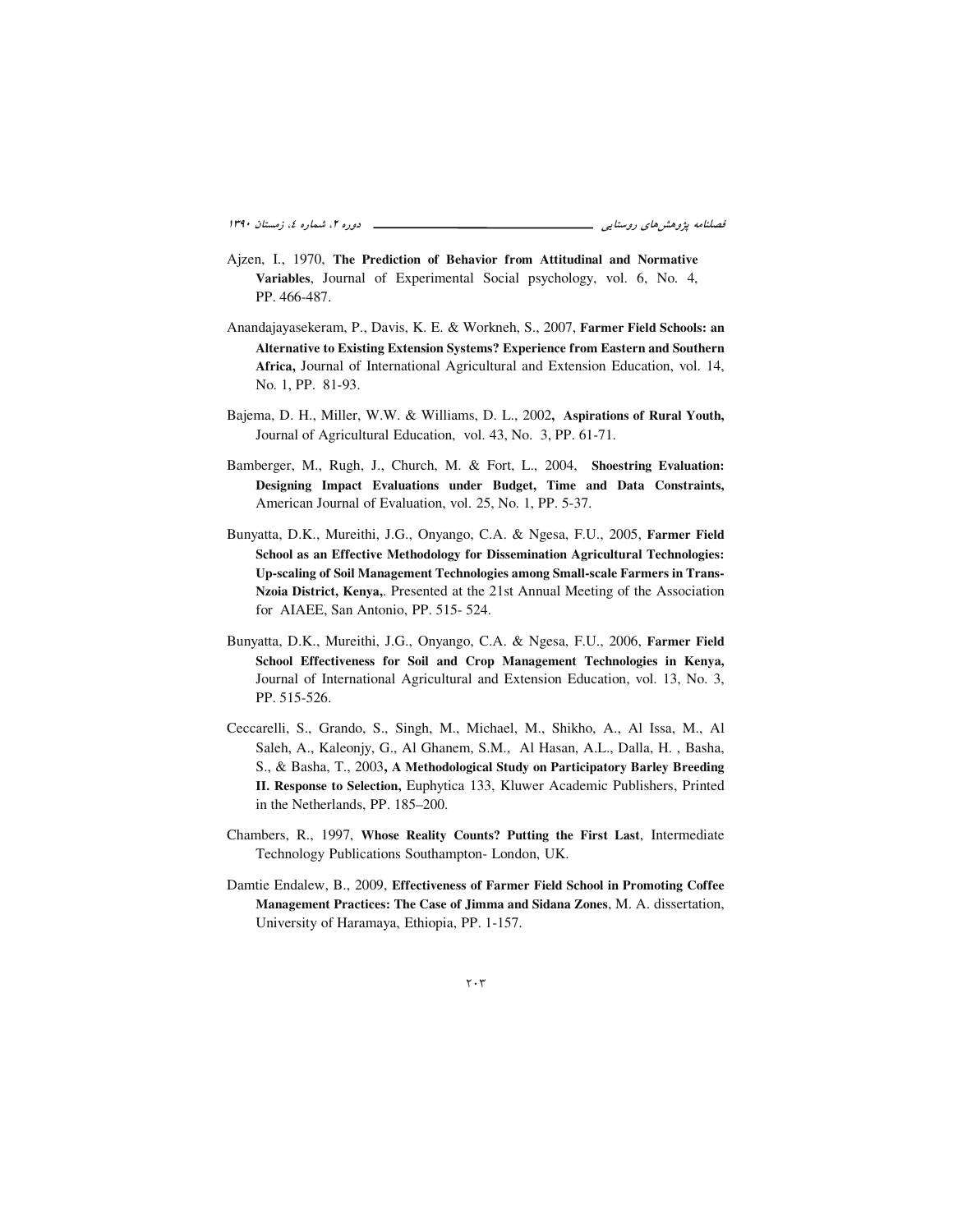فاطمه قربانی پیرعلیدهی و همکاران ــــــــــــــــــــــ بررسی اثربخشی رهیافت مدرسه در مزرعه در بین باغداران استان ...

- David, S., 2007, Learning to Think for Ourselves: Knowledge improvement and Social Benefits among Farmer Field School Participant in Cameroon, Association International Extension Education, vol. 14, No. 2, PP. 35-48.
- Davis, K., Nkonya, E., Ayalew, D & Kato, E., 2009, Assessing Impact a Farmer Field Schools Project in East Africa, Proceeding of the 25th Annual Meeting, International San Juan Resort, Puerto Rico. PP.136-137.
- Dilts, R., 2001, From Farmers, Field Schools to Community IPM, LEISA Magazine, PP. 18-20.
- Doveskog, D., 2003, Application of the Farmer Field School & 11- Abate, A Approach in Kenya, In K. R., Sones, D., Dureskog & B., Minjauw (Eds) 2003. farmer life school: the Kenyan experience,. Report the farmer field school stakeholders forum held 27 th March 2003 at ILRI, Nairobi, Kenya, PP.11-15.
- Fasika, K., 2004, Impact Evaluation of FFS: The Case of Integrated Potato Late Blight Management in the Central Highland of Ethiopia, Ph.D. Dissertation. University of ANTWERP, Institute of Development policy and management.
- Food and Agriculture Organizations of the United Nations, 2008, Farmer Field Schools on Land and Water Management in Africa, proceedings of an international workshop in Jinja, Uganda, PP. 24- 29.
- Godtland, E., Sadoulet, E., De Janvry, A., Murgai, R & Ortiz, O., 2003, The Impact of Farmer Field Schools on Knowledge and Productivity: A Study of Potato Farmers in the Peruvian Andes, Department of Agricultural and Resource Economics, CUDARE working paper, University of California, Berkeley, CA.
- Heidari, H., Impiglia, A., Daraie, A & Mirzaie, F, 2007, Farmer Field Schools Deliver Results in Iran, Integrated Pest Management, Pesticides News 76 (June 2007).
- Leeuwis, G., Roling, N. & Bruin, G., 1998, Can the Farmer Field School Replace the T&V System of Extension in Sub- Saharan Africa? Some Answers from Zanzibar, Proceedings for 15th International Symposium of the Association for Farming Systems Research-Extension, South Africa, PP. 493- 497.
- Lim, R.P., 1990, Effects of Pesticides on the Aquatic Invertebrate Community in Rice Field, Proceedings of the International Conference on Tropical Biodiversity " in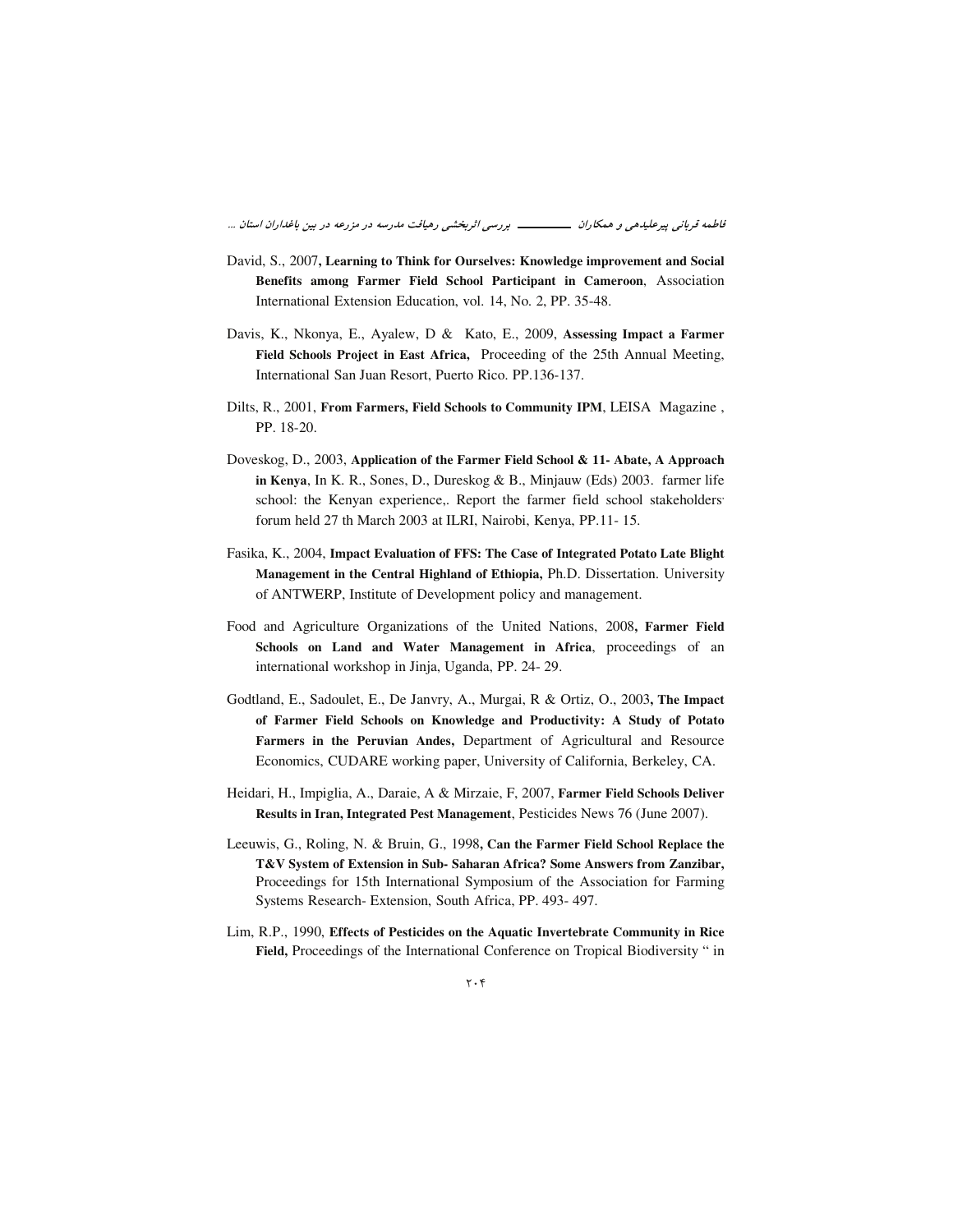harmony with nature" 12- 16 June 1990, Kuala Lumpur, Malaysia, PP. 336- 352.

- Loevinsohn, M., Meijerink, G. & Salasya, B., 1998, **Developing Integrated Pest Management with Kenya Farmers: Evaluations of a Pilot Project, PP**. 98-13.
- Louette, D., & Smale, M., 1999**, Farmers' Seed Selection Practices and Traditional Maize Varieties in Cuzalapa, Mexico,** Euphytica 113, Kluwer Academic Publishers. Printed in the Netherlands, PP. 25–41.
- Mangan, J. & Mangan, M.S., 1998, **A Comparison of IPM Training Strategies in China: The Importance of Concepts of the Rice Ecosystem for Sustainable Insect Pest Management,** Journal of Agriculture and Human values, vol. 15, PP. 209- 221.
- Matteson, P.C., Gallaghe, K.D. & Kenmore, P.E., 1994**, Extension of Integrated Pest Management for Plant.**
- McElhinny, E., Peralta , E., Mazon, N., Danial, D. L., Thiele, G., & Lindhout, P., 2006, **Aspects of Participatory Plant Breeding for Quinoa in Marginal Areas of Ecuador,** Euphytica, 153. DOI 10. 1007/s 10681-006-9200-x. PP. 373–384.
- Misakishi, N., Djajadisastra, H.M., Satterlee, L.N., Strowman, S. & Dilts, R. 1995, **Relationship of Pesticide Spraying to Signs and Symptoms in Indonesian Farmers,** Scandinavian Journal of work and Environmental Health, vol. 21, PP. 124- 133.
- Morgan, G.A., Leech, N.L., Gloeckner, G.W. & Barrett, K.C. 2007, **SPSS for Introductory Statistics: Use and Interpretation**, Lawrence Erlbaum Associates, Publishers Mahwah, New Jersey, London, Third Edition, PP: 93-94.
- Mureithi, J.G. & Anderson, J. R., 2004**, Farmer- extension- research Interfaces, Transformation of Agricultural Research Systems in Africa, Lessons from Kenya,** Kenya Agricultural Research Institute, Michigan State University press, PP. 261-286.
- Mustafa, Y., Grando, S., & Ceccarelli, S., 2006**, Assessing the Benefits and Costs of Participatory and Conventional Barley Breeding Programs in Syria, The** International Center for Agricultural Research in the Dry Areas.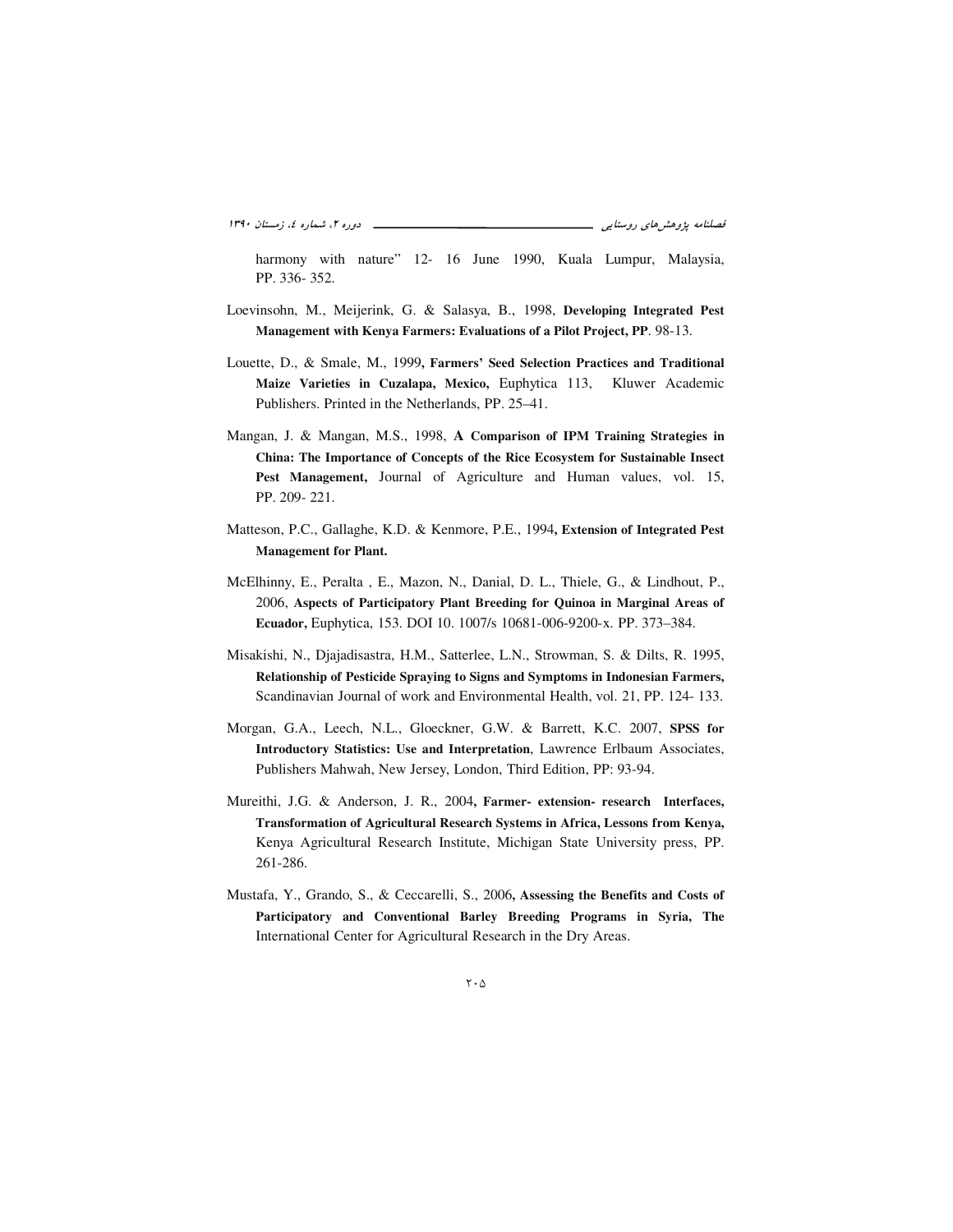- Mutandwa, E. & Mpangwa, S., 2004, An Assessment of the Impact of Farmer Field School on Integrated Pest Management Dissemination and Use: Evidence from Smallholder Cotton Farmers in the Lowveld Area of Zimbabwe, Journal of Sustainable Development in Africa, vol. 6, No. 2, Retrieved from http://www. Jsd.africa.com/jsd/Fall2004/article.htm.
- Norton, G.W., Rajotte, E.G., & Gapud, V., 1999, Participatory Research in Integrated Pest Management: Lessons from the IPM CRSP, Agriculture and Human values, vol. 16, PP. 431-439.
- Nyemeck, J. & gockowski, J., 2006, Socioeconomic Impact Evaluation of the Farmer Field Schools (FFS) Implementation by the STCP Integrated Pest Management (IPM) Program: A case study of cocoa farmers in Cameroon, draft report. STCP/ IITA, Yaounde, Cameroon.
- Onduru, D.D., Muchena, F.N., Gachimbi, L.N & Maina, F., 2002, Experiences with Farmer Field Schools in Kenya, literature review on IPM, IPPM and INM, Integrated nutrient management to attain sustainable productivity increases in East African farming systems INMASP Reportel, KARI and ETC\_East Africa, Nairobi.
- Palis, F.G., 2006, The Role of Culture in Farmer Learning and Technology Adoption: A case study of farmer field schools among rice farmers in central Luzon, Philippines Agriculture And Human Values, vol. 23, PP. 491-500.
- Phipps, L.J., Osborne, E.W., Edyer, J. & Ball, A.L., 2007, Handbook on Agricultural Education in Public Schools, sixth Edition, Available in: http://www.del mw learning .com/.
- Potinus, J., Dilts, R. & Bartlett, A., 2000, From Farmer Field Schools to Community IPM, ten years of IPM in Asia, The FAO Program for Community IPM In Asia.
- Reddy, S.V & Suryamani, R., 2005, Impact of Farmer Field Schools Approach on Acquisition of Knowledge and Skills by Farmer about Cotton Pests and Other Crop Management Practices- evidence from India, Development and Agricultural Economics School of Economics and management University of Hannover, Germany.

 $\mathbf{y} \cdot \mathbf{y}$